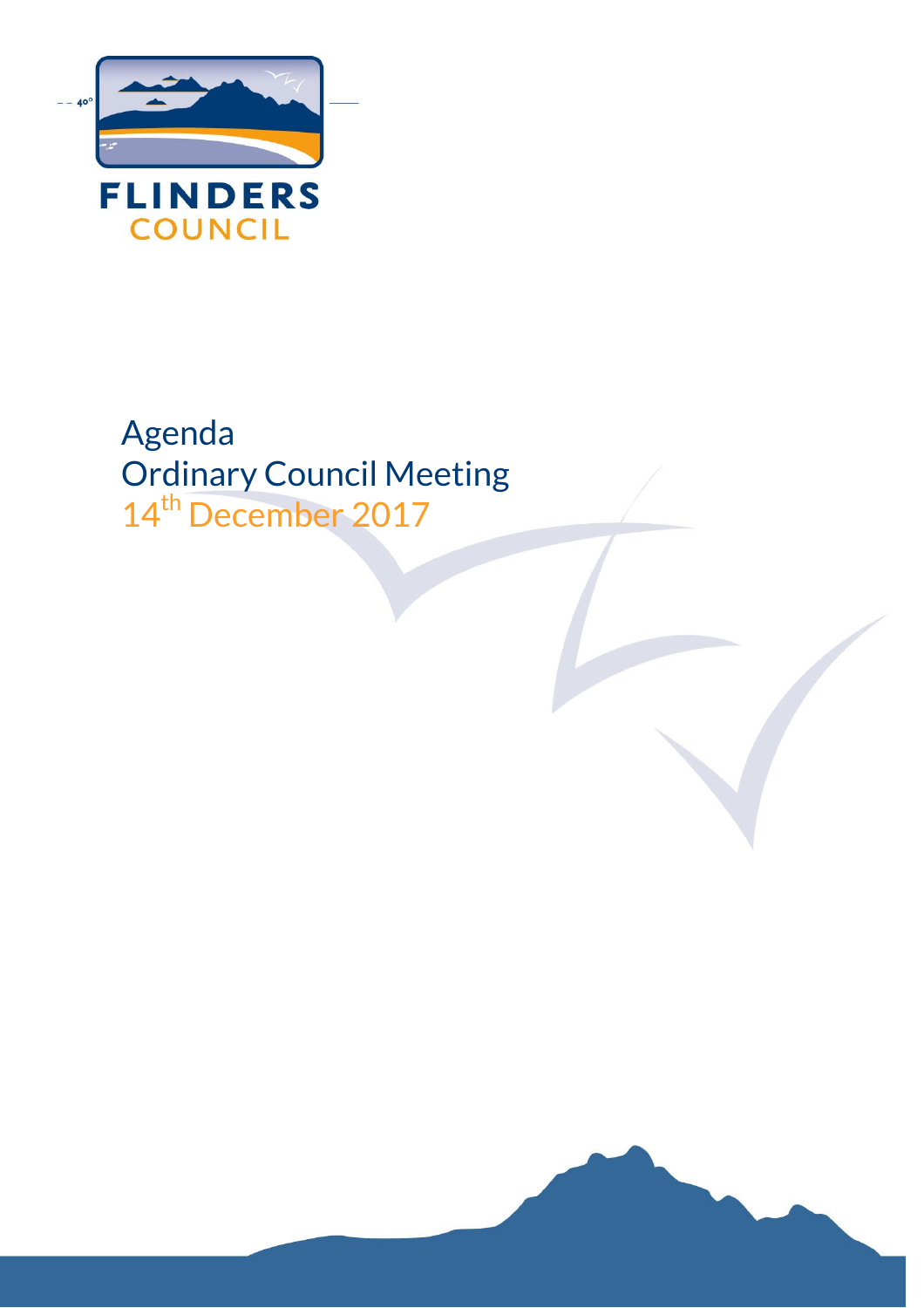# **CERTIFICATION**

"I certify that with respect to all advice, information or recommendation provided to Council

with this agenda:

- 1. The advice, information or recommendation is given by a person who has the qualifications or experience necessary to give such advice, information or recommendation, and;
- 2. Where any advice is given directly to Council by a person who does not have the required qualifications or experience that person has obtained and taken into account in that person's general advice the advice from an appropriately qualified or experienced person.

Note: S65(1) of the *Local Government Act 1993* requires the General Manager to ensure that any advice, information or recommendation given to the Council (or a Council Committee) is given by a person who has the qualifications or experience necessary to give such advice, information or recommendation. S65(2) forbids Council from deciding any matter which requires the advice of a qualified person without considering that advice."

Dated this  $8^{\text{th}}$  day of December 2017.

Bill Boehm GENERAL MANAGER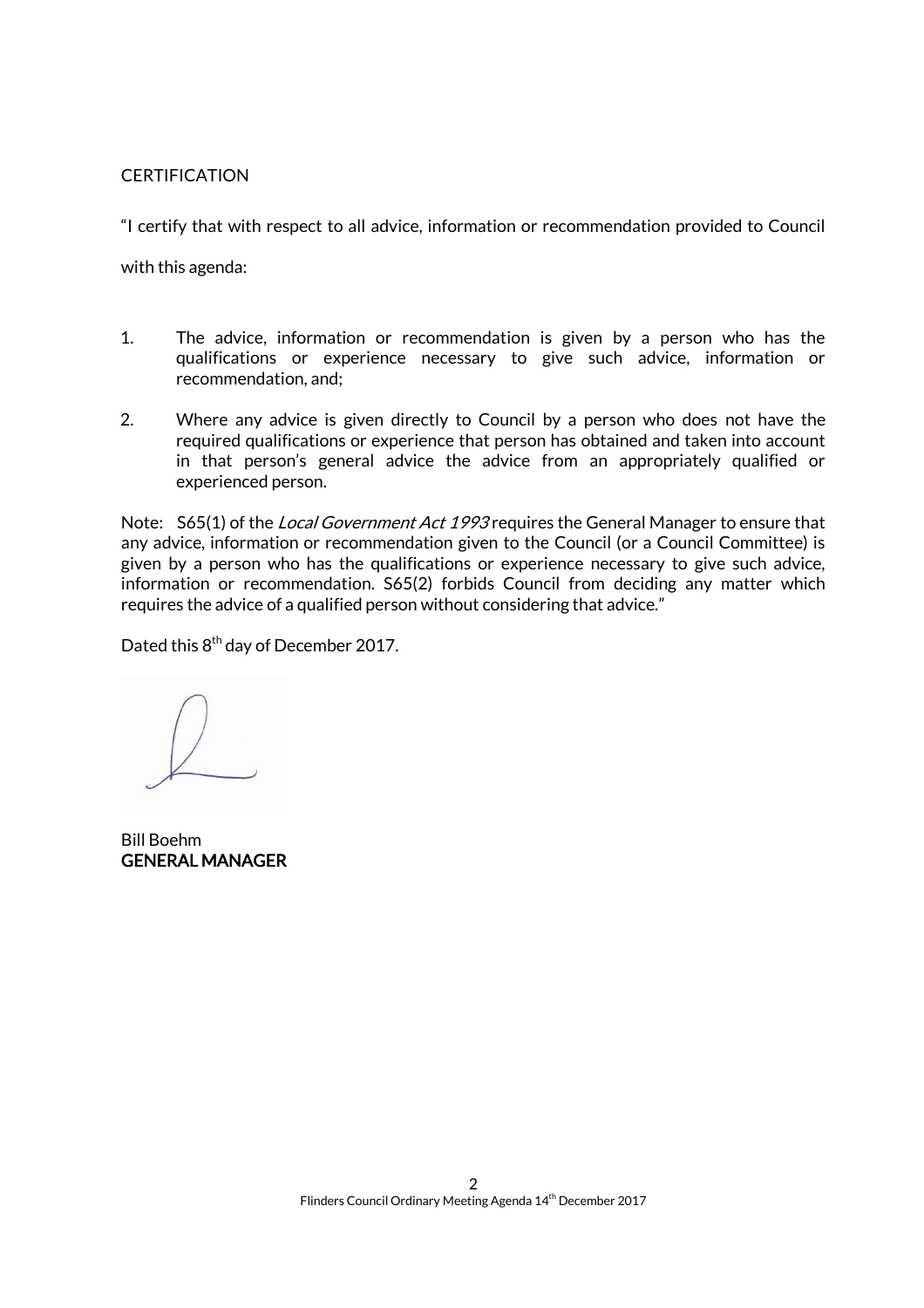# FLINDERS COUNCIL ORDINARY MEETING

AGENDA

| <b>DATE:</b>       | Thursday 14 <sup>th</sup> December 2017           |
|--------------------|---------------------------------------------------|
| <b>VENUE:</b>      | Flinders Arts and Entertainment Centre, Whitemark |
| <b>COMMENCING:</b> | 1.00 pm                                           |

#### PRESENT

Mayor Carol Cox Deputy Mayor Marc Cobham Cr Chris Rhodes Cr Peter Rhodes Cr Ken Stockton Cr Gerald Willis Cr David Williams

#### **APOLOGIES**

#### STAFF IN ATTENDANCE

Bill Boehm - General Manager Vicki Warden - Executive Officer (minute taker)

#### CONFIRMATION OF MINUTES

That the Minutes from the Ordinary Council Meeting held on the 16<sup>th</sup> November 2017 be confirmed.

#### PUBLIC QUESTION TIME

In accordance with Section 31 (1) of the Local Government (Meeting Procedures) Regulations 2015 and the Flinders Council Policy the following procedures be adhered to at public question time:

It is the policy of the Flinders Council to allow a 'Question Time' at Ordinary Council Meetings, during which members of the public may ask questions of the Council relating to Flinders Council matters.

The basis on which questions may be asked is:

- 1. All questions will be addressed through the Chair (being the Mayor in normal circumstances) who will answer them as she/he sees fit. Under no circumstances will members of the gallery be permitted to address or question either elected members or officers of the Council. The Chair may delegate answers to the appropriate Councillor or staff member if appropriate.
- 2. Persons addressing the Chair must pay the respect due to that office. Failure to do so may mean their address is terminated without notice.
- 3. Where the answer cannot be provided immediately, it will be provided in writing within 14 days and tabled at the following Ordinary Council Meeting.
- 4. All questioners are encouraged to register their intent to question with the General Manager before the meeting. Preference will be given to those who have so registered.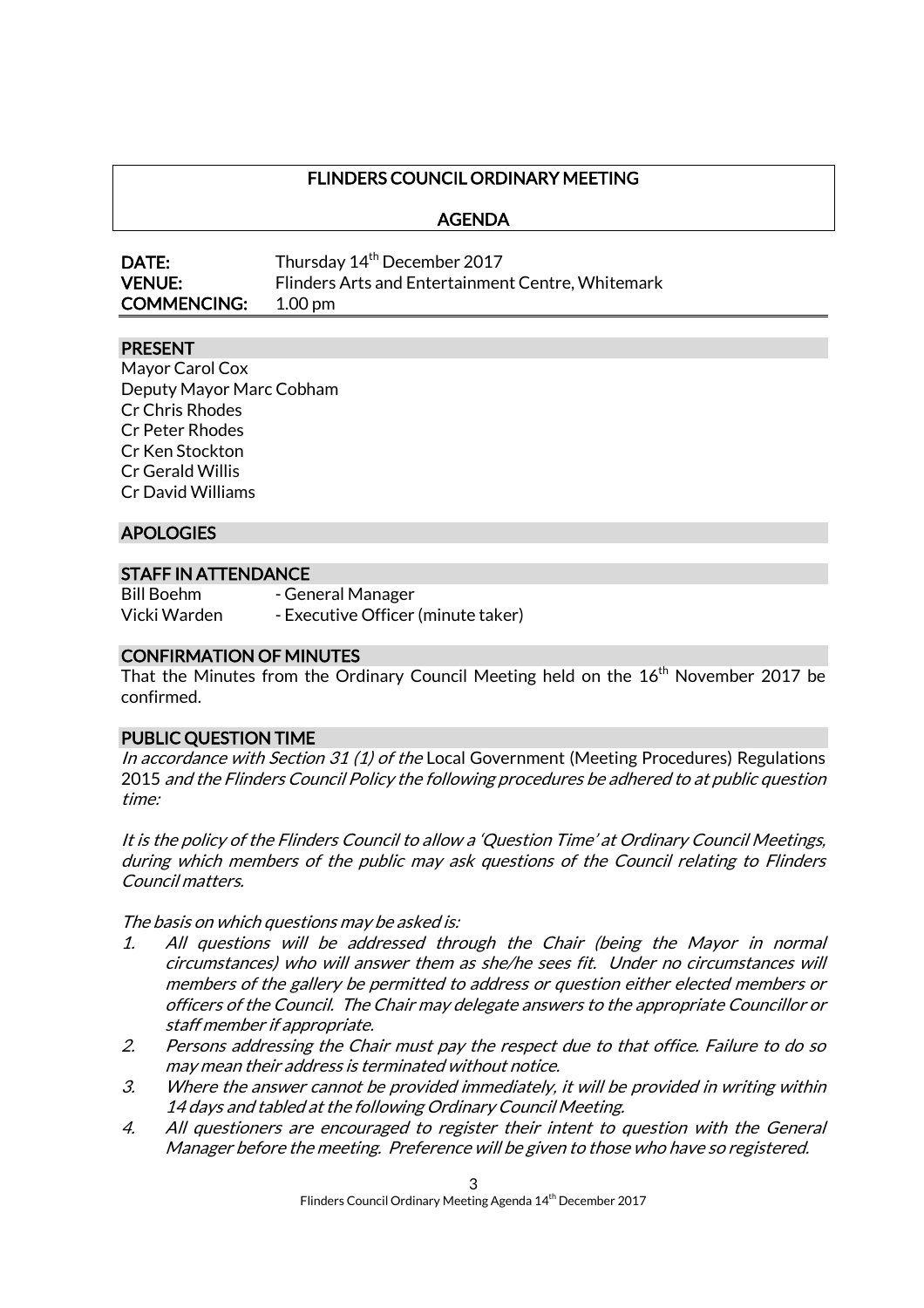- 5. Question time shall not extend longer than 30 minutes and may be divided into two 15 minute sessions.
- 6. The actual timing of the session(s) is to be immediately after the opening of the meeting and advertised with the notice of meeting.

# RESPONSE TO PUBLIC QUESTIONS

#### Question 1: Mick Rose on behalf of Flinders Island Tourism and Business Inc.

Could the Council give an update on the status of the planning scheme / interim planning scheme?

Is any more community consultation proposed for the "structure plan" which underpins the planning scheme revisions?

Mayor's Response: The Flinders Municipality is currently operating under the "Flinders Council Planning Scheme 2000" and will move directly from this scheme to the state-wide Tasmanian Planning Scheme. A Flinders draft Interim Planning Scheme was prepared in 2011 but not declared prior to the introduction of the process to develop the state-wide scheme.

State-wide community consultation was undertaken during the development of the Tasmanian Planning Scheme, and Council is now working on developing the Local Provisions Schedule (LPS) to submit to the Tasmanian Planning Commission (TPC), the Planning Policy Unit and the Minister for approval. Once accepted through the system the schedule will form a part of the Tasmanian Planning Scheme and apply to the Flinders Municipality. This work on the LPS is being completed based on community consultations already undertaken over recent times, significant strategic investigations and the requirements of the Act.

The process set out by the State Government provides for community consultation when the TPC has recommended to the Minister that the LPS complies with the Act and is suitable for exhibition. Post exhibition, hearings will be conducted by the TPC for persons who made a submission during the consultation period.

The Tasmanian Planning Scheme will come into effect in relation to any municipal area (including Flinders) with notice of approval of the Local Provisions Schedule of that municipal area. To date, no municipal area has a notice of approval. Detailed information can be found on <http://www.planningreform.tas.gov.au/home> .

Strategically oriented land use queries will be considered until the 23<sup>rd</sup> December 2017. The Strategic Planner, Robyn Cox, is available to address questions from Flinders Island Tourism and Business Inc members if they were to convene a meeting prior to that date.

#### COUNCILLOR'S QUESTIONS ON NOTICE

Nil

#### COUNCILLOR'S QUESTIONS WITHOUT NOTICE

Regulation 29 of the Local Government (Meeting Procedures) Regulations 2015 specifies that in putting a Question Without Notice a Councillor must not offer an argument or opinion, draw any inference or make any imputations except so far as may be necessary to explain the question. The Chairperson must not permit any debate of a Question without Notice or its answer.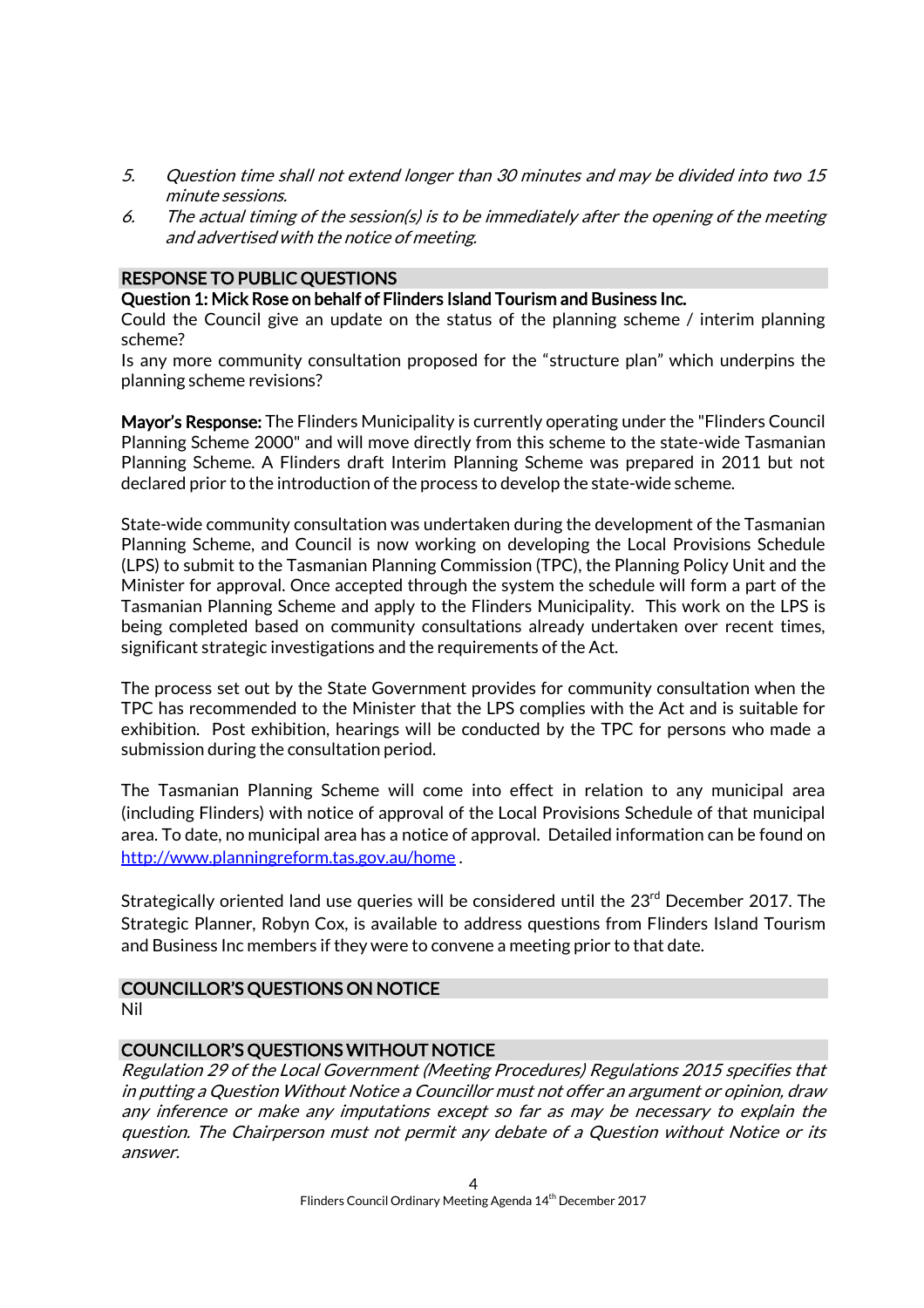#### LATE AGENDA ITEMS

Nil

# DECLARATION OF PECUNIARY INTEREST

In accordance with Part 2 Regulation 8 (7) of the Local Government (Meeting Procedures) Regulations 2015, the Chairman of a meeting is to request Councillors to indicate whether they have, or are likely to have, a pecuniary interest in any item on the agenda.

Accordingly, Councillors are requested to advise of a pecuniary interest they may have in respect to any matter appearing on the agenda, or any supplementary item to the agenda, which the Council has resolved to deal with, in accordance with Part 2 Regulation 8 (6) of the Local Government (Meeting Procedures) Regulations 2015.

# LEAVE OF ABSENCE

Nil

# **PETITIONS**

Nil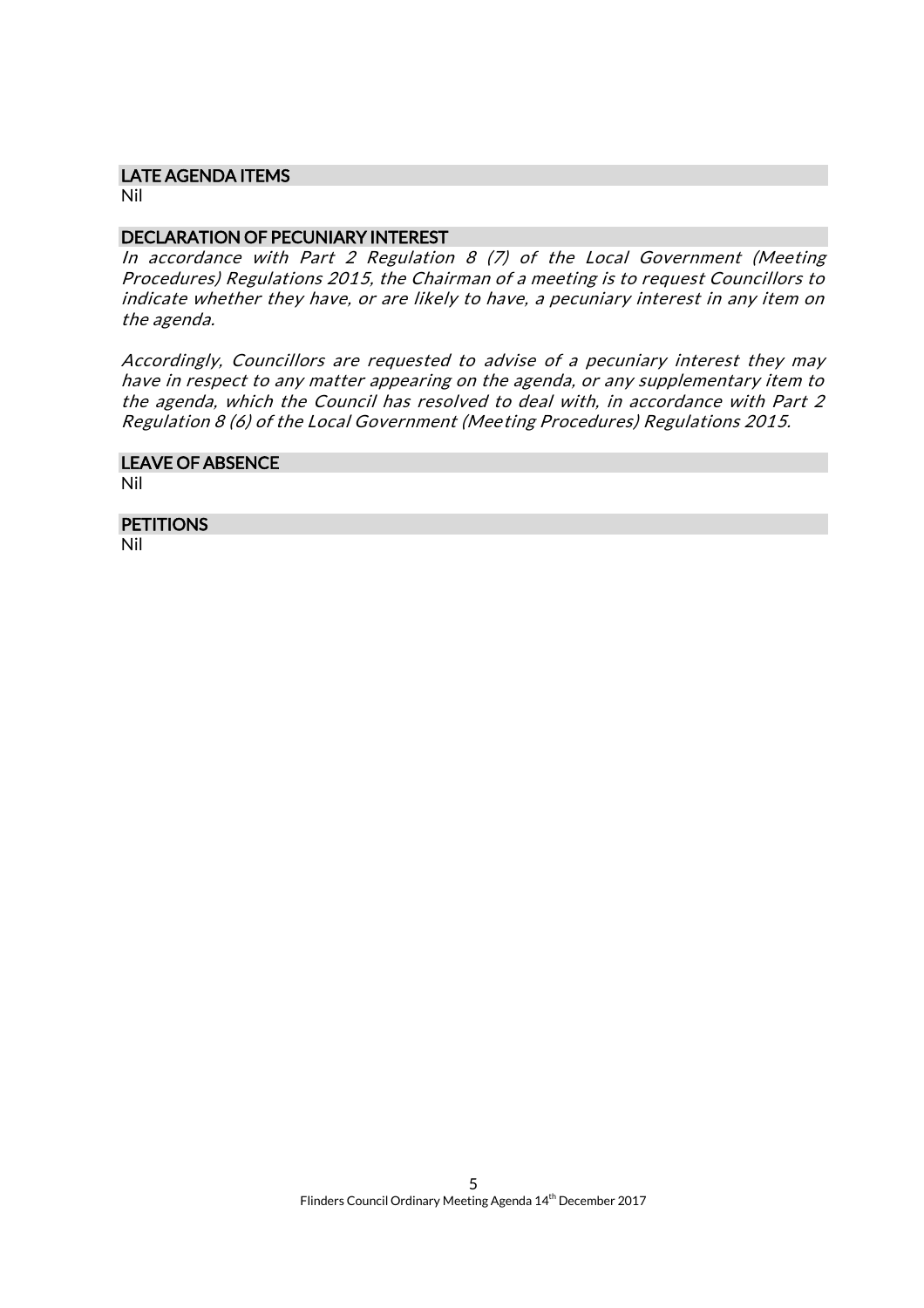#### WORKSHOPS & INFORMATION FORUMS File No: COU/0205

# Council Workshop held on 30<sup>th</sup> November 2017

Council held a Workshop on the following subjects:

- Item 1 Roadside Management Policy Review
- Item 2 Adopt a Verge
- Item 3 Extension to Robert St<br>Item 4 Airport Hangar Project
- Airport Hangar Project Update
- Item 5 Management of Land at Cannes Hill
- Item 6 Badger Corner Boat Ramp
- Item 7 Schedule 8 Flinders Planning Scheme for Council land at North East River
- Item 8 Accessing fire wood on Crown Land
- Item 9 General Manager's Update

#### Councillors Present:

Mayor Carol Cox, Deputy Mayor Marc Cobham, Cr Chris Rhodes, Cr Peter Rhodes, and Cr Gerald Willis.

#### Apologies:

Cr David Williams Cr Ken Stockton

#### Staff and Consultants Present:

| <b>Bill Boehm</b>         | <b>General Manager</b>                                |
|---------------------------|-------------------------------------------------------|
| Vicki Warden              | <b>Executive Officer</b>                              |
| <b>Brian Barnewall</b>    | Works and Services Manager (Items 1 to 6)             |
| Jacci Viney               | Development Services Coordinator (Items 1,3, 4 and 5) |
| Vanessa Grace             | Farmer (Item 1 only)                                  |
| <b>Richard Mollineaux</b> | Agronomist, Roberts Ltd (Item 1 only)                 |

As workshops and information sessions are for information and discussion purposes only, no decisions are made or foreshadowed at these proceedings.

#### VOTING REQUIREMENTS:

Simple Majority

#### RECOMMENDATION:

That the Council Workshop held on 30<sup>th</sup> November 2017 be noted.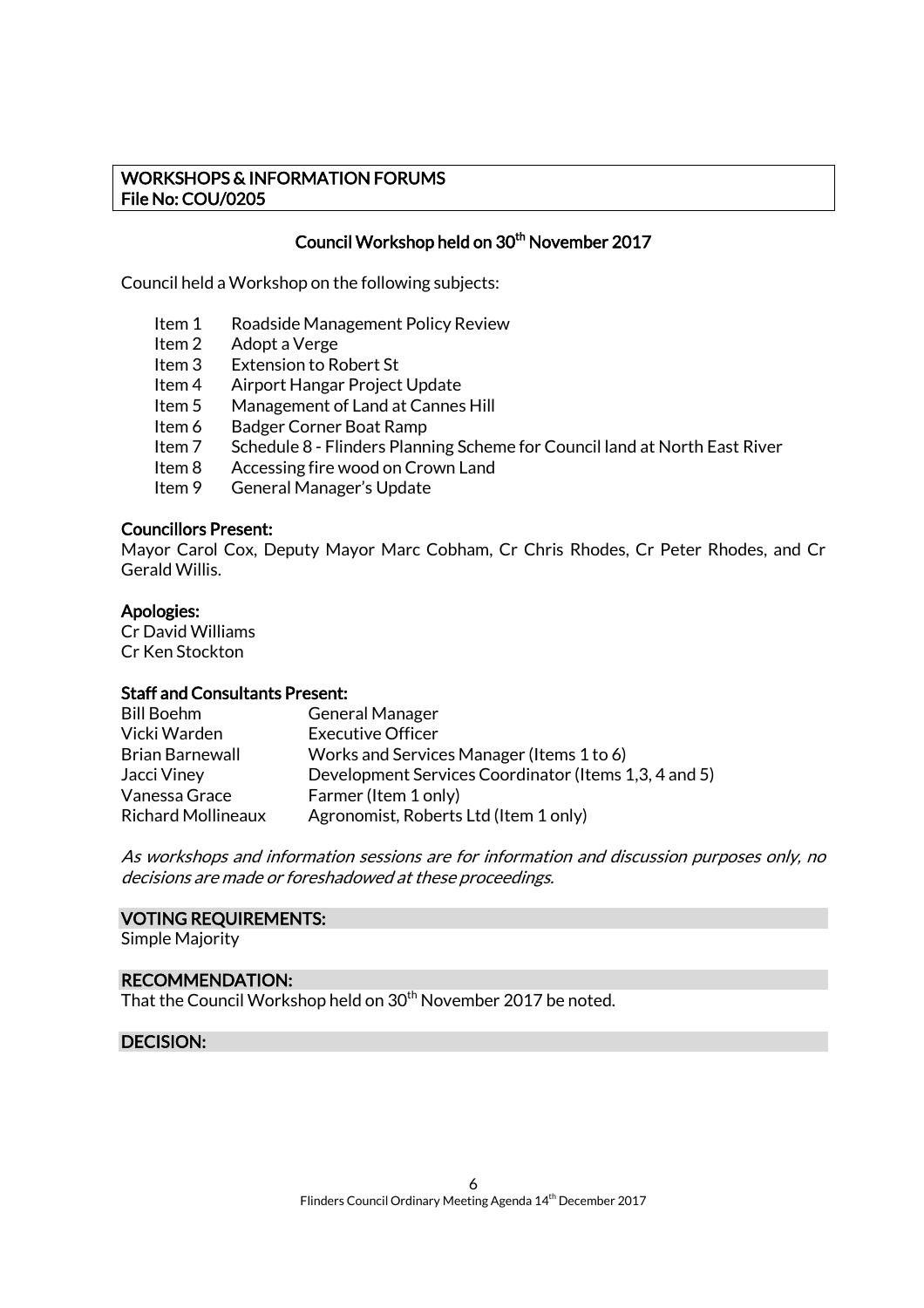# PUBLIC MEETINGS

Nil

# PUBLICATIONS/REPORTS TABLED FOR COUNCIL INFORMATION

Nil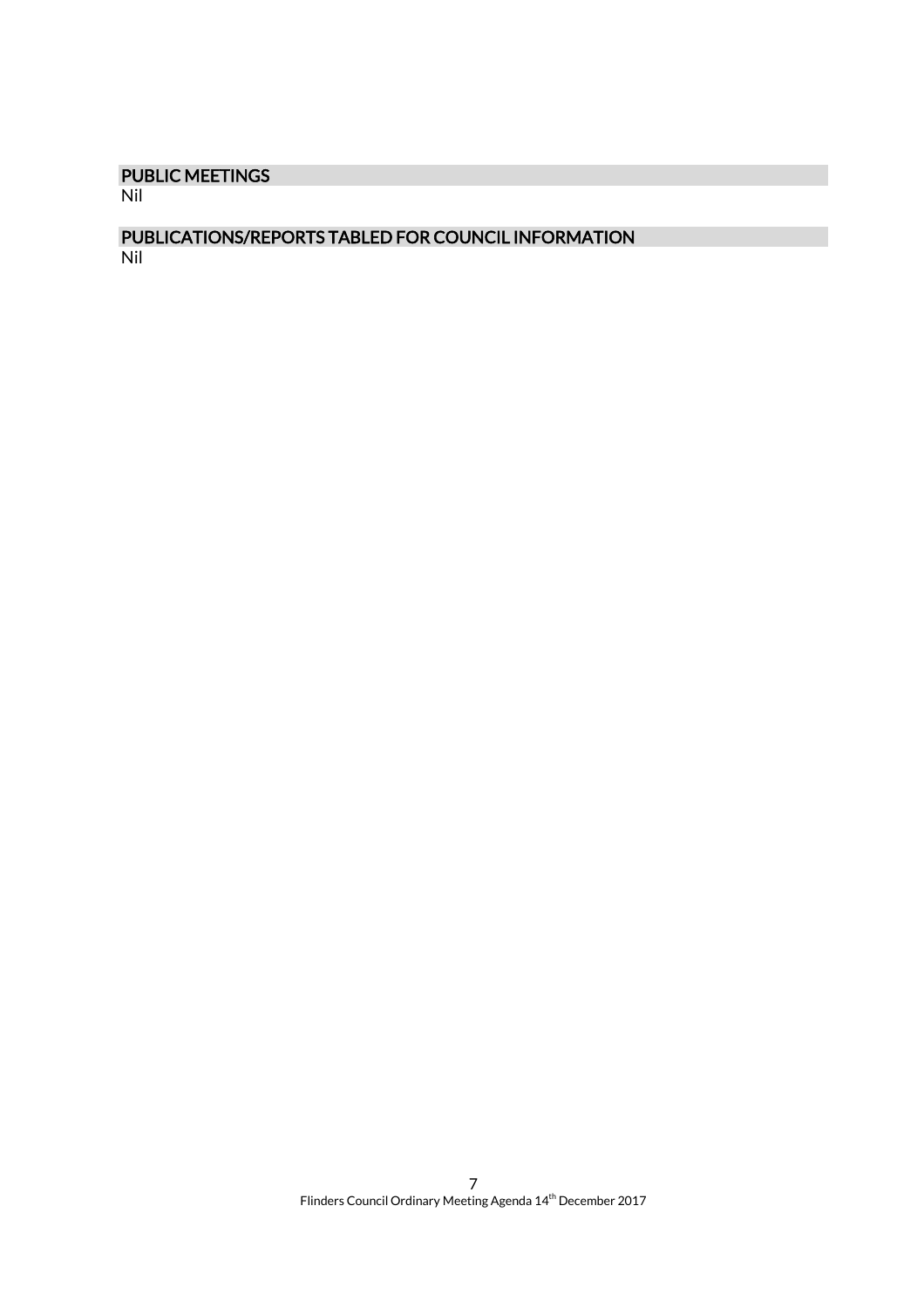## REPORTS TO BE RECEIVED

#### Whitemark Community Gym Special Committee

File No: CDV/0702

Annexure 1: Whitemark Community Gym Special Committee 23<sup>rd</sup> November 2017 Unconfirmed Minutes

#### OFFICER'S REPORT (Bill Boehm, General Manager):

The unconfirmed minutes of the Whitemark Community Gym Special Committee meeting held  $23<sup>rd</sup>$  November 2017 have been provided for consideration. The minutes outline what the committee has been working on to date and can now be received by Council.

#### OFFICER'S RECOMMENDATION

That the unconfirmed minutes of the Whitemark Community Gym Special Committee meeting held 23<sup>rd</sup> November 2017 be accepted.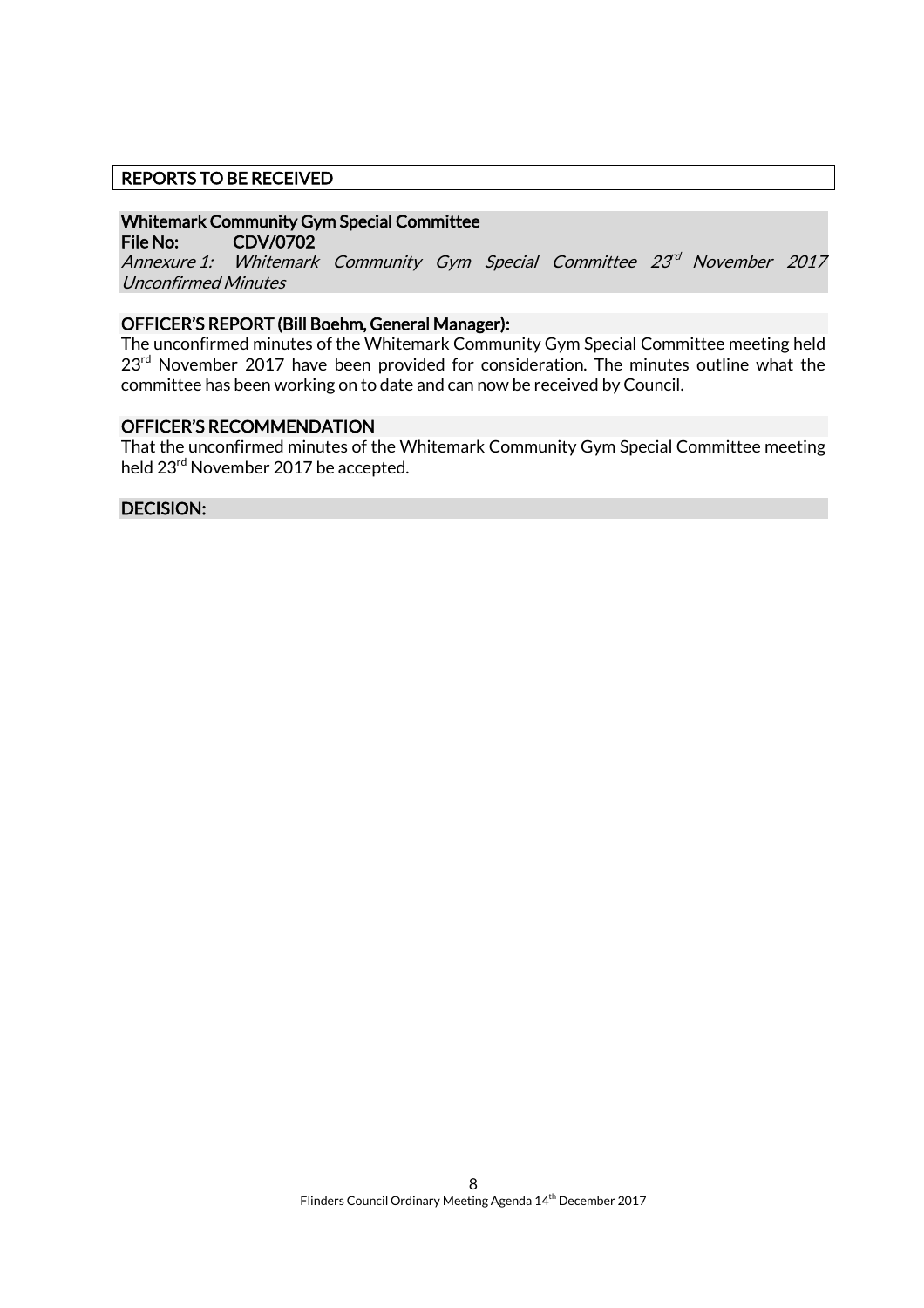# COUNCILLORS' REPORTS

#### Report from Councillor Gerald Willis as the Flinders Council Representative on TasWater Owners' Committee File No: COU/0312

CORRESPONDENCE IN:

| <b>DATE</b> | <b>WHO</b>                                                                                          | <b>SUBJECT</b>                                                                                                                                                                                      |
|-------------|-----------------------------------------------------------------------------------------------------|-----------------------------------------------------------------------------------------------------------------------------------------------------------------------------------------------------|
| 09.11.2017  | Kate Beard, Education Officer,<br><b>TasWater</b>                                                   | Email to Flinders Council advising of an<br>open day at the Lady Barron treatment<br>plant on Saturday 25 November.                                                                                 |
| 11.11.2017  | Juliette Mercer, General<br>Manager Corporate and<br><b>Community Relations,</b><br><b>TasWater</b> | Email with report and media release from<br>Auditor-General on water and sewerage<br>outcomes arising from reforms in 2009 and<br>2013 as tabled to parliament plus media<br>release from Taswater. |
| 16.11.2017  | Kate Hiscock, Strategic<br>Communications Director,<br>Local Government Association.                | Email with media release from David<br>Downie, Chief Owners' Representative of<br><b>TasWater</b>                                                                                                   |
| 16.11.2017  | Lynn Luckock, Executive<br>Assistant to CEO.                                                        | Email with letter attached from Miles<br>Hampton, Chairman, TasWater                                                                                                                                |
| 20.11.2017  | Kate Hiscock, Strategic<br>Communications Director,<br>Local Government Association.                | Email with media release re Legislative<br>Council                                                                                                                                                  |

# RECOMMENDATION:

That the report from Councillor Gerald Willis as the Flinders Council Representative on TasWater Owners' Committee be received.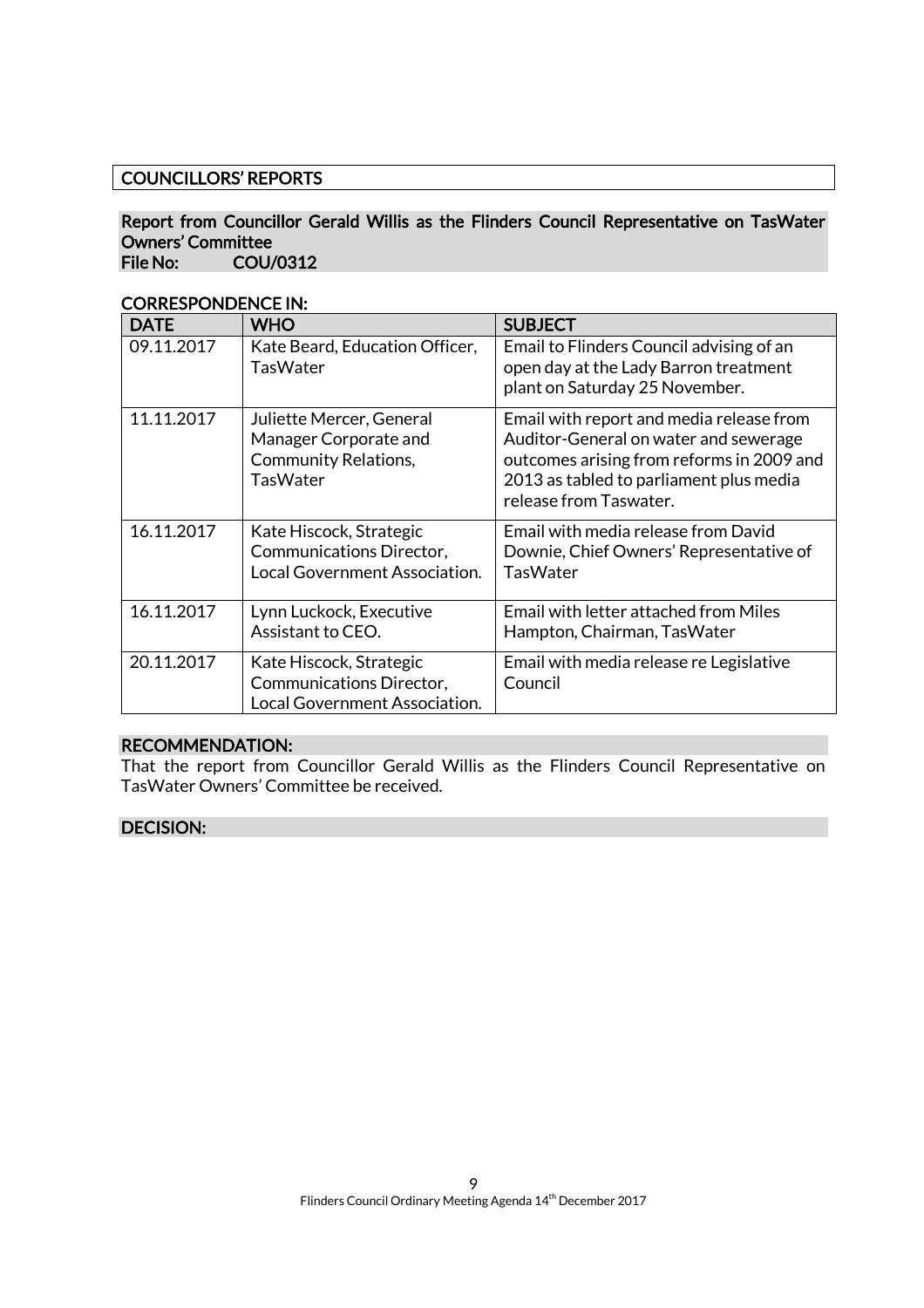## MAYOR'S REPORT:

| <b>ACTION</b>            | <b>Information</b> |
|--------------------------|--------------------|
| <b>PROPONENT</b>         | Mayor C Cox        |
| <b>FILE REFERENCE</b>    | COU/0600           |
| <b>ASSOCIATED PAPERS</b> | Nil                |

#### REPORT:

# APPOINTMENTS:

| 16.11.17 | <b>Council Meeting</b>                                                        |
|----------|-------------------------------------------------------------------------------|
| 16.11.17 | Music for Cancer - Musical fundraising event                                  |
| 18.11.17 | Agricultural Day BBQ lunch hosted by Harvest Tyres                            |
| 21.11.17 | Met resident re building permits                                              |
| 21.11.17 | TasWater treatment plant open day at Lady Barron                              |
| 25.11.17 | FertIsle Business event, dinner at the Furneaux Tavern                        |
| 27.11.17 | FertIsle Business event, opening and first session                            |
| 28.11.17 | Met with Business operator re Christmas week arrangements                     |
| 29.11.17 | Council Workshop                                                              |
| 30.11.17 | Lions Christmas Market                                                        |
| 05.12.17 | Met with Journalist from Domain, doing article on real estate on Flinders and |
|          | King Islands                                                                  |
| 05.12.17 | Professional Development with R Collinson of Page Seager                      |
| 07.12.17 | Funeral Mr Peter Blundstone, ex Warden of Flinders Council                    |

# Fundraising - Music for Anti-Cancer:

In its 20<sup>th</sup> year, this event was one to be remembered, with an abundance of musical talent and good humour to entertain and remind us of the journey this event has been through over those twenty years. Penny Egan, CEO of the Cancer Council Tasmania addressed the gathering advising that Gillian's 19 previous concerts have raised over \$25,000. Thank you Gillian.

#### FertIsle Business Event:

A small community group of local business owners and budding entrepreneurs attended the FertIsle Business forum organised by The Van Diemen Group with the support of Federal and State funding. Attendees were treated to a wide range of ideas and sources for information and assistance to encourage building of new and developing businesses.

#### Agricultural Day BBQ:

Agricultural Day falls during a very busy period for island farmers, being the hay harvest, shearing and selling season. A small number of people attended the BBQ to celebrate Agricultural Day that was hosted by Harvest Tyres, the owners of whom also took the opportunity to have a sample of their tyres on display and to connect with local operators.

# Mr Peter Blundstone, Warden from 1982-1989:

Peter passed away on the 2<sup>nd</sup> December 2017 at the Island's Aged Care Facility aged 82. Peter was Warden for Flinders Council when the area was still made up of Wards and prior to the introduction of the current *Local Government Act 1993* when elected members were also elected to the position of Treasurer, with the responsibility of signing the cheques.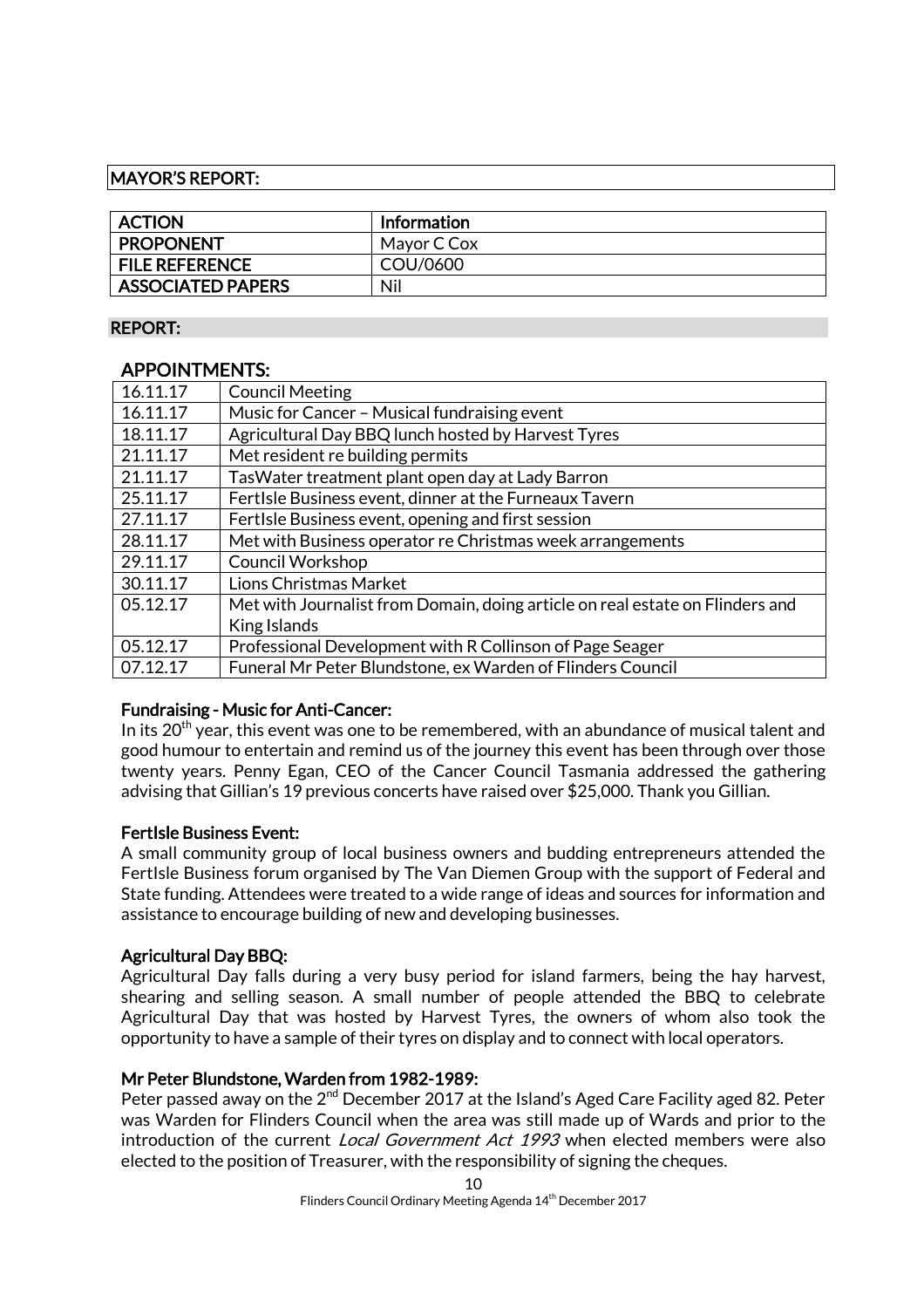## Domain - Island Article:

Journalist Allison Worrall visited the Island, travelling with Sharp Airlines from Essendon, to connect with the locals and see firsthand what the Islands have to offer in the real estate arena. Allison is writing an article that should appear in Fairfax's weekend papers early next year. Allison will also be doing an article on King Island.

| <b>DATE</b> | <b>WHO</b>                           | <b>SUBJECT</b>                             |
|-------------|--------------------------------------|--------------------------------------------|
| 02.11.2017  | <b>Tas Audit Office</b>              | Report of the Auditor-General              |
| 09.11.2017  | Sally Darke, Chairperson,            | <b>Emerging Community Leaders 2018</b>     |
|             | <b>Tasmanian Community Fund</b>      |                                            |
| 09.11.2017  | Michael Ferguson MP, Minister        | Invitation to information session with     |
|             | for Information Technology and       | Networking Tasmania                        |
|             | Innovation                           |                                            |
| 13.11.2017  | John Finch                           | Letter re: Rates on property               |
| 13.11.2017  | The Hon Darren Chester MP,           | Statement of expectations for the Roads    |
|             | Minister for Infrastructure and      | to Recovery (R2R) Program                  |
|             | Transport                            |                                            |
| 15.11.2017  | <b>TasWater</b>                      | Media Release - Auditor-General's report   |
|             |                                      | on the outcomes of industry reform         |
| 15.11.2017  | <b>Flinders Island District High</b> | Letter re: Support from Council of Annual  |
|             | School                               | Awards 'Dux - Year 10'                     |
| 16.11.2017  | Lynn Luckock, Executive              | Letter from Chairman Miles Hampton         |
|             | Assistant to the CEO, TasWater       |                                            |
| 16.11.2017  | Kate Hiscock, Strategic              | Media Release re: TasWater debate must     |
|             | Communications Director,             | end                                        |
|             | <b>Local Government Association</b>  |                                            |
|             | of Tasmania (LGAT)                   |                                            |
| 17.11.2017  | <b>Stephanie Commons</b>             | <b>Tasmanian Community Achievement</b>     |
|             |                                      | Awards                                     |
| 20.11.2017  | Kate Hiscock, Strategic              | Media Release re: Upper House              |
|             | Communications Director,             |                                            |
|             | <b>LGAT</b>                          |                                            |
| 21.11.2017  | Kate Hiscock, Strategic              | Media Release: Councils' use of credit     |
|             | Communications Director,             | cards is appropriate and efficient         |
|             | <b>LGAT</b>                          |                                            |
| 24.11.2017  | <b>Country Women's Association</b>   | Invitation to Cookery Book Launch          |
|             | (CWA) Members of Altmoor             |                                            |
|             | and Whitemark Branch                 |                                            |
| 24.11.2017  | Kate Hiscock, Strategic              | Media Release re: Defeat of State          |
|             | Communications Director,             | Government's Bill for the takeover of      |
|             | <b>LGAT</b>                          | TasWater in the Legislative Council        |
| 28.11.2017  | Leanne Madden, Executive             | Preparation of Local Provision Schedule    |
|             | Office, Treasurer's Office           |                                            |
| 28.11.2017  | Kate Hiscock, Strategic              | Media Release re: Findings of the Auditor- |
|             | Communications Director,             | General's Report                           |
|             | <b>LGAT</b>                          |                                            |
| 30.11.2017  | <b>Flinders Island District High</b> | Invitation to Presentation Evening         |

#### CORRESPONDENCE IN: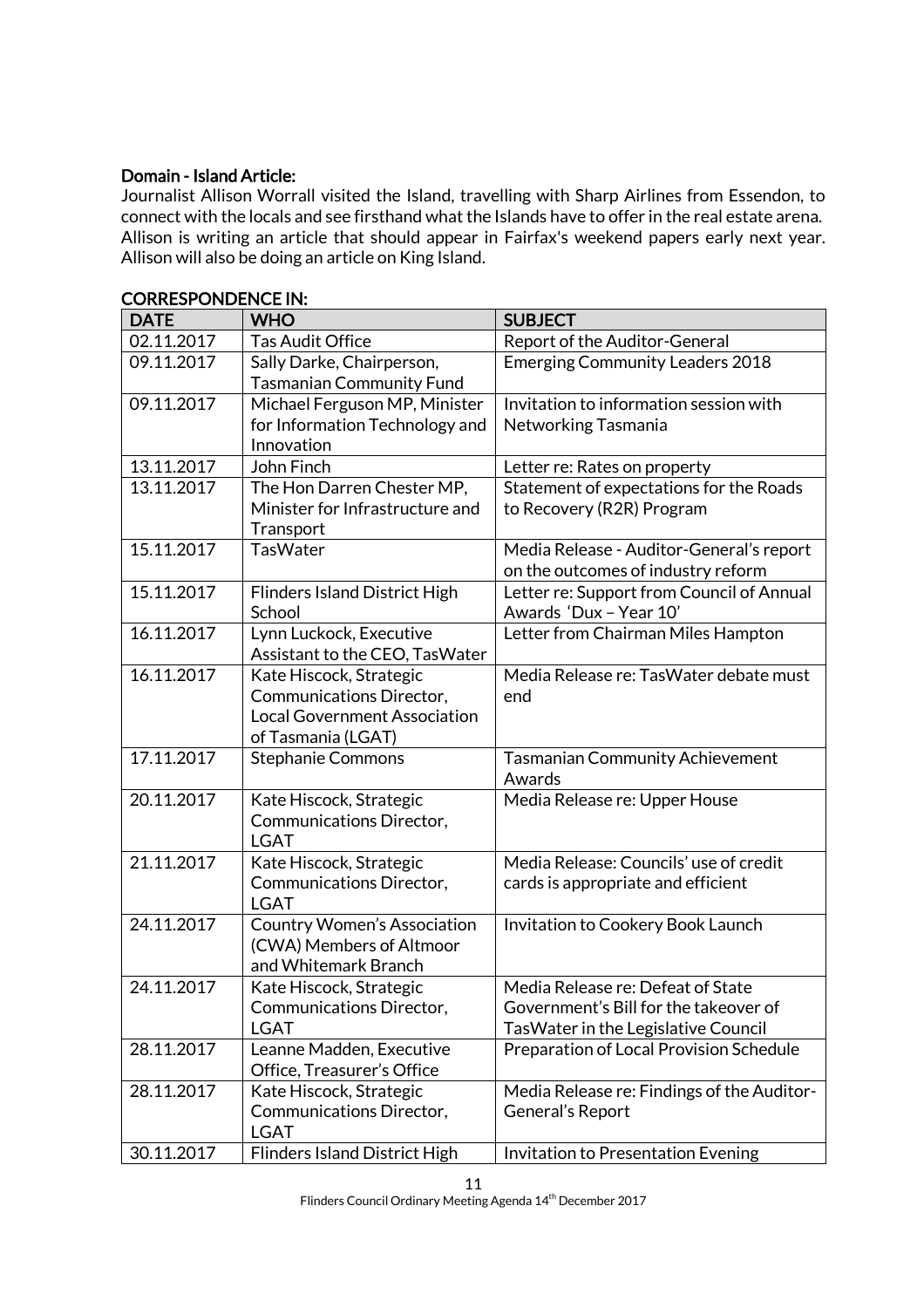| <b>DATE</b> | <b>WHO</b>                                                           | <b>SUBJECT</b>                                                                                    |  |
|-------------|----------------------------------------------------------------------|---------------------------------------------------------------------------------------------------|--|
|             | School                                                               |                                                                                                   |  |
| 30.11.2017  | Alex Tay, Director of Local<br>Government                            | Letter re: notification of Greg Brown's<br>departure from the Local Government<br><b>Division</b> |  |
| 30.11.2017  | Allison Worrall, Domain /<br>Fairfax Media                           | Letter re: catch-up on Island                                                                     |  |
| 01.12.2017  | The Hon Will Hodgman MP,<br><b>Premier of Tasmania</b>               | Invitation to the 2017 Premier's Northern<br>Christmas Luncheon                                   |  |
| 04.12.2017  | D'reen Lovegrove                                                     | Letter re: Media release of 24 July 2017                                                          |  |
| 06.12.2017  | Commander Brett Smith,<br><b>Northern District Police</b>            | Invitation to Christmas Morning Tea                                                               |  |
| 06.12.2017  | Jenny Denholm, Primary<br>Health Tasmania CEO                        | Update from Primary Health Tasmania                                                               |  |
| 07.12.2017  | Maree Tetlow, Northern<br>Tasmania Development<br>Corporation (NTDC) | Follow-Up on Cluster Week for NTDC<br><b>Council Members</b>                                      |  |

# CORRESPONDENCE OUT:

| <b>DATE</b> | <b>WHO</b>                           | <b>SUBJECT</b>                            |
|-------------|--------------------------------------|-------------------------------------------|
| 20.11.2017  | <b>4 Community Members</b>           | Appointment to Whitemark Community        |
|             |                                      | <b>Gym Special Committee</b>              |
| 21.11.2017  | <b>Steven Crawford</b>               | Redundant position on the Furneaux        |
|             |                                      | <b>Group Shipping Special Committee</b>   |
| 21.11.2017  | President and Members,               | Invitation for one member to join         |
|             | <b>Flinders Island Tourism and</b>   | <b>Furneaux Group Shipping Special</b>    |
|             | <b>Business Incorporated (FITBI)</b> | Committee                                 |
| 24.11.2017  | <b>Flinders Island District High</b> | Response re: Support from Council of      |
|             | School                               | Annual Awards 'Dux - Year 10'             |
| 24.11.2017  | Robyn Dilger, Country                | Reply to invitation to Cookery Book       |
|             | <b>Women's Association</b>           | Launch                                    |
| 28.11.2017  | John Finch                           | Response re: letter regarding rate notice |
|             |                                      | for property                              |
| 30.11.2017  | Allison Worrall, Domain /            | Reply to catch-up on Island letter        |
|             | Fairfax Media                        |                                           |
| 05.12.2017  | <b>Mick Rose</b>                     | Answer to public question from            |
|             |                                      | November Ordinary Meeting of Council      |
| 05.12.2017  | Dr Alex John                         | Thank you letter for service provided to  |
|             |                                      | the Furneaux Group                        |
| 07.12.2017  | Commander Brett Smith,               | Reply to Invitation to Christmas Morning  |
|             | <b>Northern District Police</b>      | Tea                                       |

#### VOTING REQUIREMENTS:

Simple Majority

# RECOMMENDATION:

That the Mayor's report be received.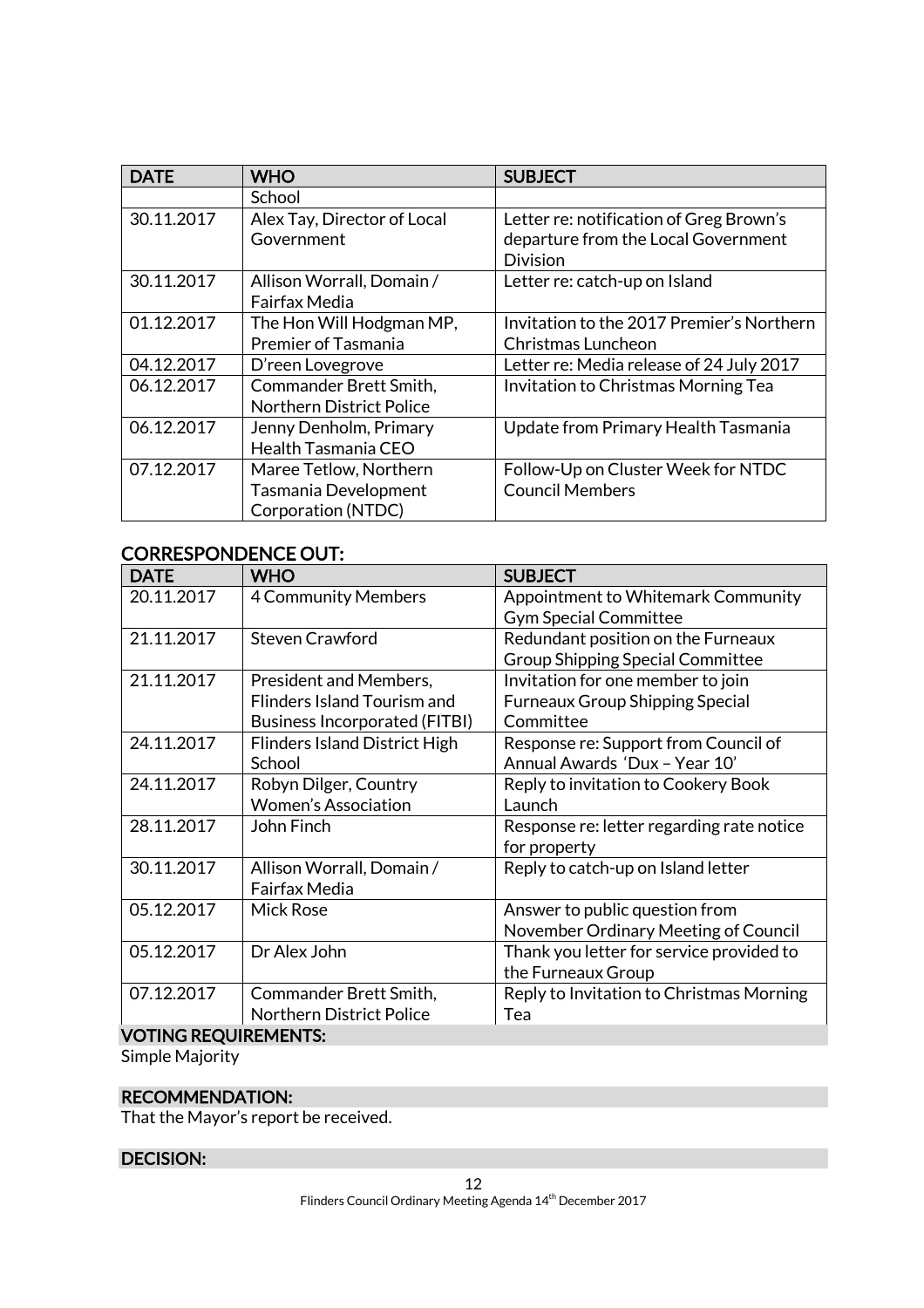# OPERATIONAL BUSINESS OF COUNCIL

| A.                                                                | DEVELOPMENT SERVICES AND PLANNING APPLICATIONS                                                                                                                                                                                          |
|-------------------------------------------------------------------|-----------------------------------------------------------------------------------------------------------------------------------------------------------------------------------------------------------------------------------------|
| Item A1:<br>File No:<br>Annexure 2:<br>Annexure 3:<br>Annexure 4: | Development Application - (Adams Building Design)<br>DA2017/038<br><b>Architectural Drawings</b><br><b>Identification Survey</b><br>Title                                                                                               |
| Item A2:<br>File No:<br>Annexure 5:                               | <b>Development Application Report</b><br><b>DSV/0300</b><br>Planner's Information Report - November 2017                                                                                                                                |
| <b>B.</b>                                                         | <b>NOTICE OF MOTION</b>                                                                                                                                                                                                                 |
| Item B1:<br>File No:<br>Annexure 6:                               | Notice of Motion from Deputy Mayor Marc Cobham - Badger Corner<br><b>Boat Ramp</b><br>REA/0201, ASM/0100<br><b>Extract from Flinders Island Recreational and Community Facilities</b><br>Assessment and Infrastructure Plan - June 2014 |
| Item B2:<br>File No:                                              | Notice of Motion from Deputy Mayor Marc Cobham - Whitemark<br><b>Community Gym Special Committee Recommendations</b><br>CDV/0701                                                                                                        |
| C.                                                                | <b>GOVERNANCE</b>                                                                                                                                                                                                                       |
| Item C1:<br>File No:                                              | Office Closure - Christmas Season 2017/2018<br><b>COU/0600</b>                                                                                                                                                                          |
| Item C2:<br>File No:                                              | <b>Exemption from Pecuniary Interest for Council Committee Members</b><br><b>COU/0600</b>                                                                                                                                               |
| Item C3:<br>File No:<br>Annexure 7:                               | <b>Flying of Flags at Council Property Policy</b><br><b>CUL/0102</b><br>Ratepayer Submission                                                                                                                                            |
| Item C4:<br>File No:<br><i>Annexure 8:</i>                        | Investment Portfolio Report as at 15 November 2017<br><b>FIN/0100</b><br>Investment Summary 30 September 2017 and Managed Investment<br>Portfolio 15 November 2017                                                                      |
| Item C5:                                                          | Building Better Regions Fund Submission - Flinders Safe Harbour Marine                                                                                                                                                                  |
|                                                                   | <b>Facility</b>                                                                                                                                                                                                                         |
| File No:                                                          | <b>COM/0402</b>                                                                                                                                                                                                                         |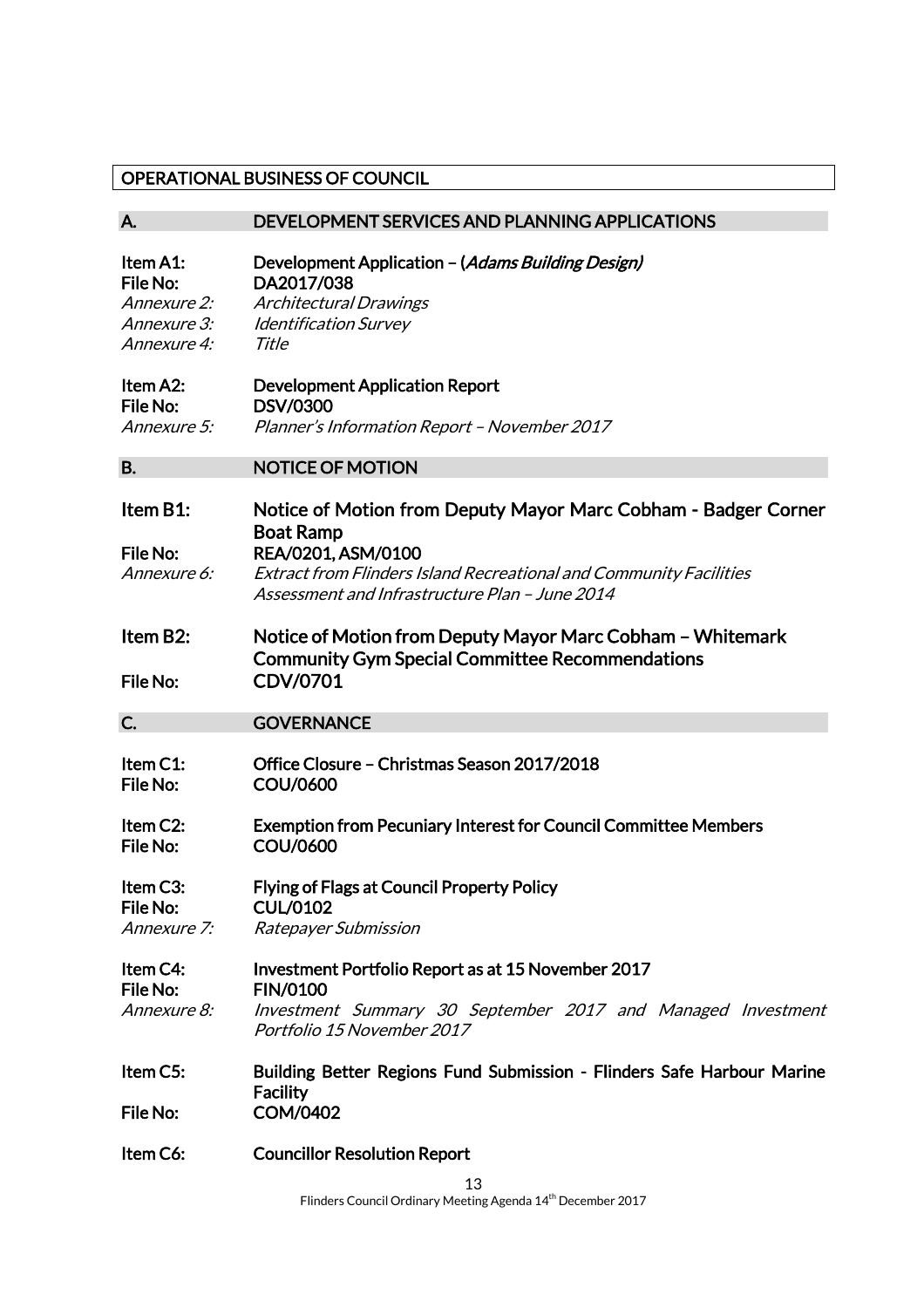File No: COU/0600<br>Annexure 9: Councillor N Councillor Resolution Report November 2017

# Meeting Closed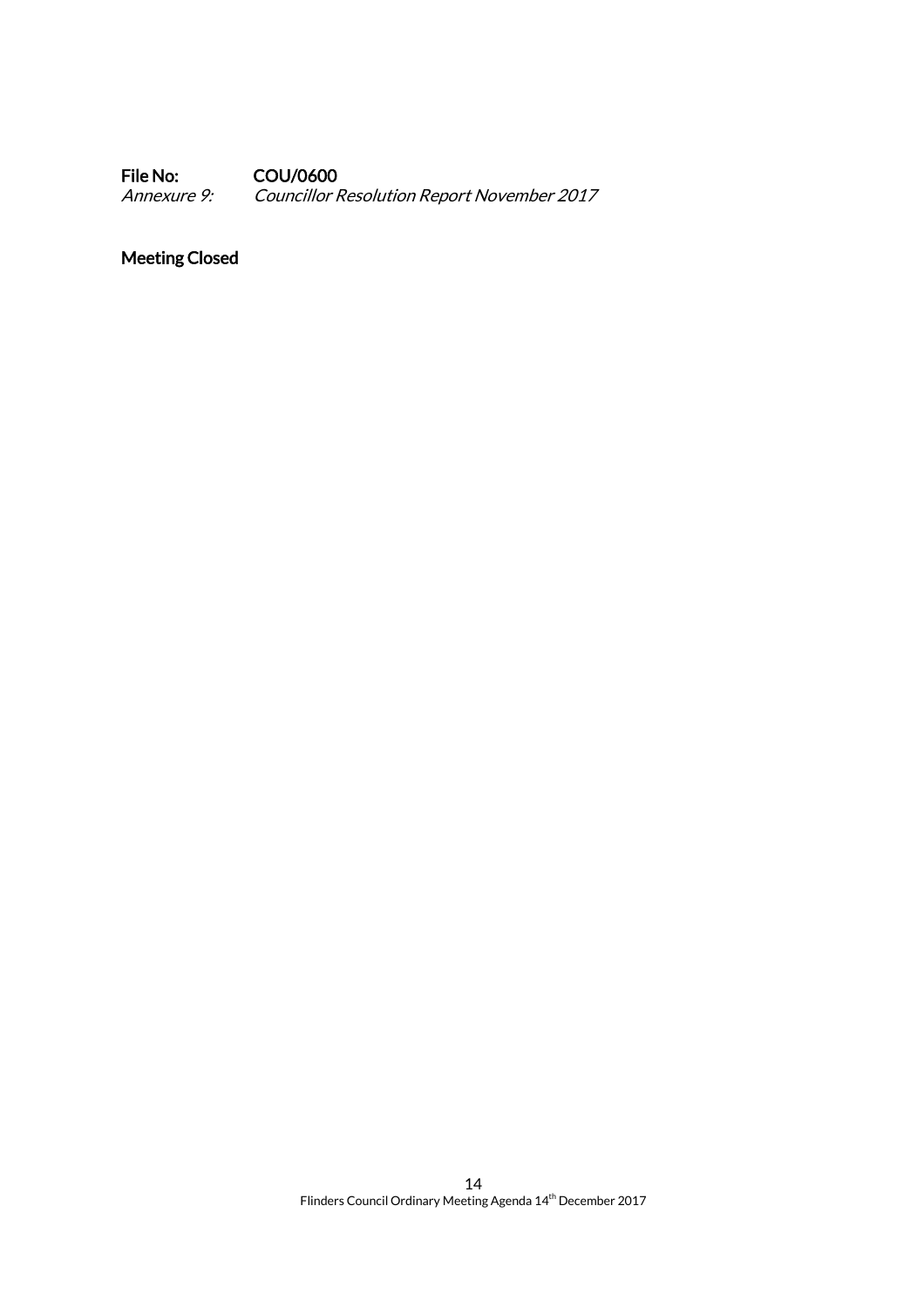# A. DEVELOPMENT SERVICES AND PLANNING APPLICATIONS

# Item A1: Development Application - (Adams Building Design)

| <b>ACTION</b>                        | Decision                                                                                                                                                                                          |                                                    |
|--------------------------------------|---------------------------------------------------------------------------------------------------------------------------------------------------------------------------------------------------|----------------------------------------------------|
| <b>PROPONENT</b>                     | <b>Adams Building Design</b>                                                                                                                                                                      |                                                    |
| <b>OFFICER</b>                       | James Ireland (consultant town planner)                                                                                                                                                           |                                                    |
| <b>APPROVED BY</b>                   |                                                                                                                                                                                                   | Karin Van Straten (senior consultant town planner) |
| <b>FILE REFERENCE</b>                |                                                                                                                                                                                                   | DA2017/038                                         |
| <b>ASSOCIATED PAPERS</b>             |                                                                                                                                                                                                   | Annexure 2: Architectural Drawings                 |
|                                      |                                                                                                                                                                                                   | Annexure 3: Identification Survey                  |
|                                      |                                                                                                                                                                                                   | <i>Annexure 4: Title</i>                           |
| Proposal:<br>Location:<br>Applicant: | House extension in the Rural Zone and Shorelines, Waterbodies and<br>Watercourses Special Area - vary rear boundary setback<br>957 Palana Road, Blue Rocks (CT:144341/1)<br>Adams Building Design |                                                    |
| Zoning:                              | <b>Rural Zone</b>                                                                                                                                                                                 |                                                    |
| <b>Special Areas:</b>                | Shorelines, Waterbodies and Watercourses Special Area.                                                                                                                                            |                                                    |
| Representations:                     | One (Parks and Wildlife Service)                                                                                                                                                                  |                                                    |

# INTRODUCTION:

# **Subject Site**

The subject site is a 25.55ha lot behind Long Point Beach in Whitemark, adjacent to the border with Blue Rocks. The lot is generally low-lying and flat, with a high point 10m above sea level in the northwest corner which is the site of the existing house that is being extended. The site is bounded by reserved roads to the north (Hammond Road, gravel), south (unnamed, part made) and east (unnamed, part made) and by the coastal reserve to the west.

# **Zoning**

The subject property is located within the Rural Zone, pursuant to the *Flinders Planning* Scheme 2000 (hereafter, the planning scheme).

#### Special Areas

The western edge of the site is affected by the shorelines, waterbodies and watercourses special area. The proposal is within this area.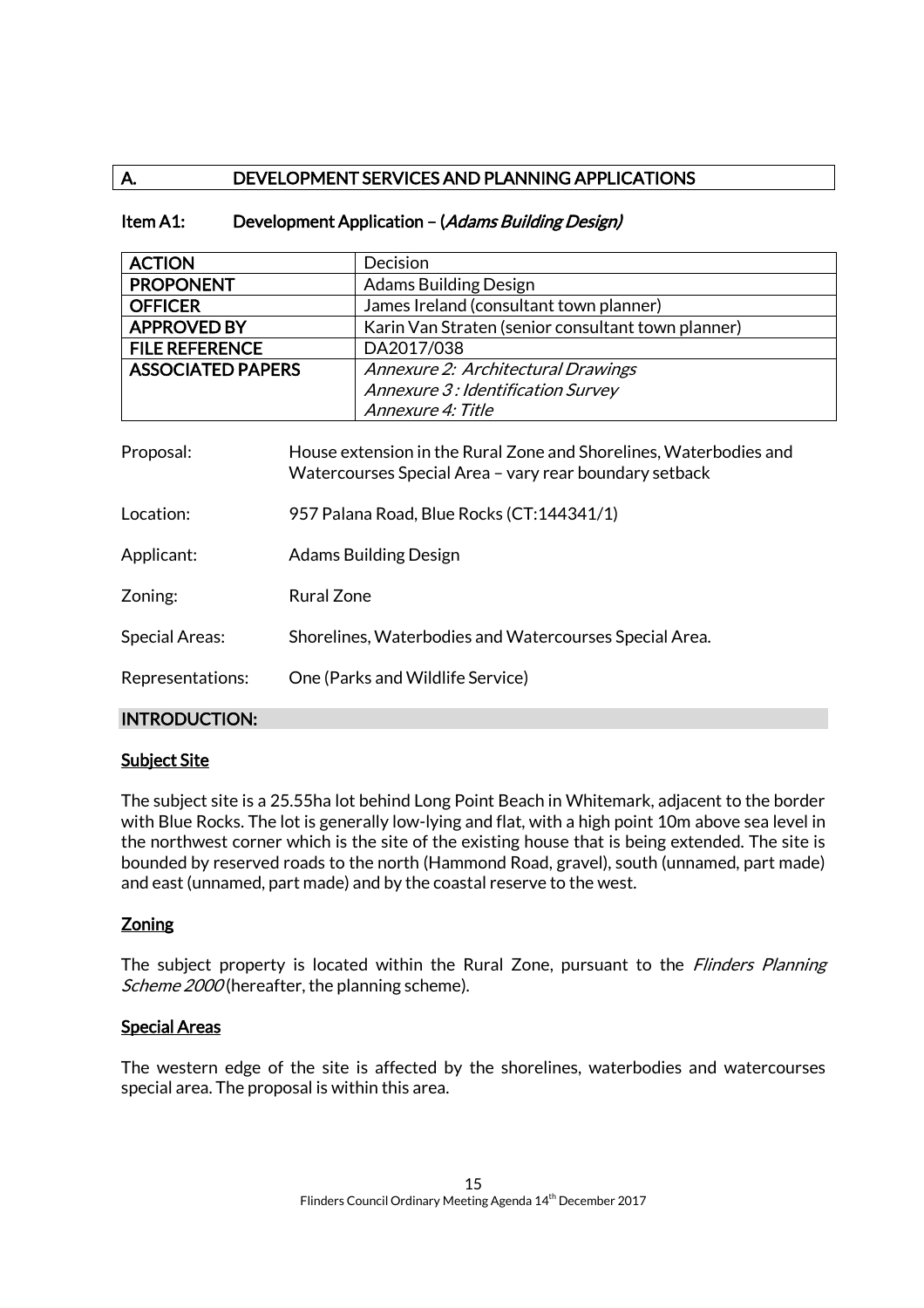## **Statutory Timeframes**

Date Received: 18/10/17 Request for further information: not required Advertised: 22/11/17 Closing date for representations: 6/12/17 Decision due: 14/12/17 (extended)

Below: LIST mapping for the subject site

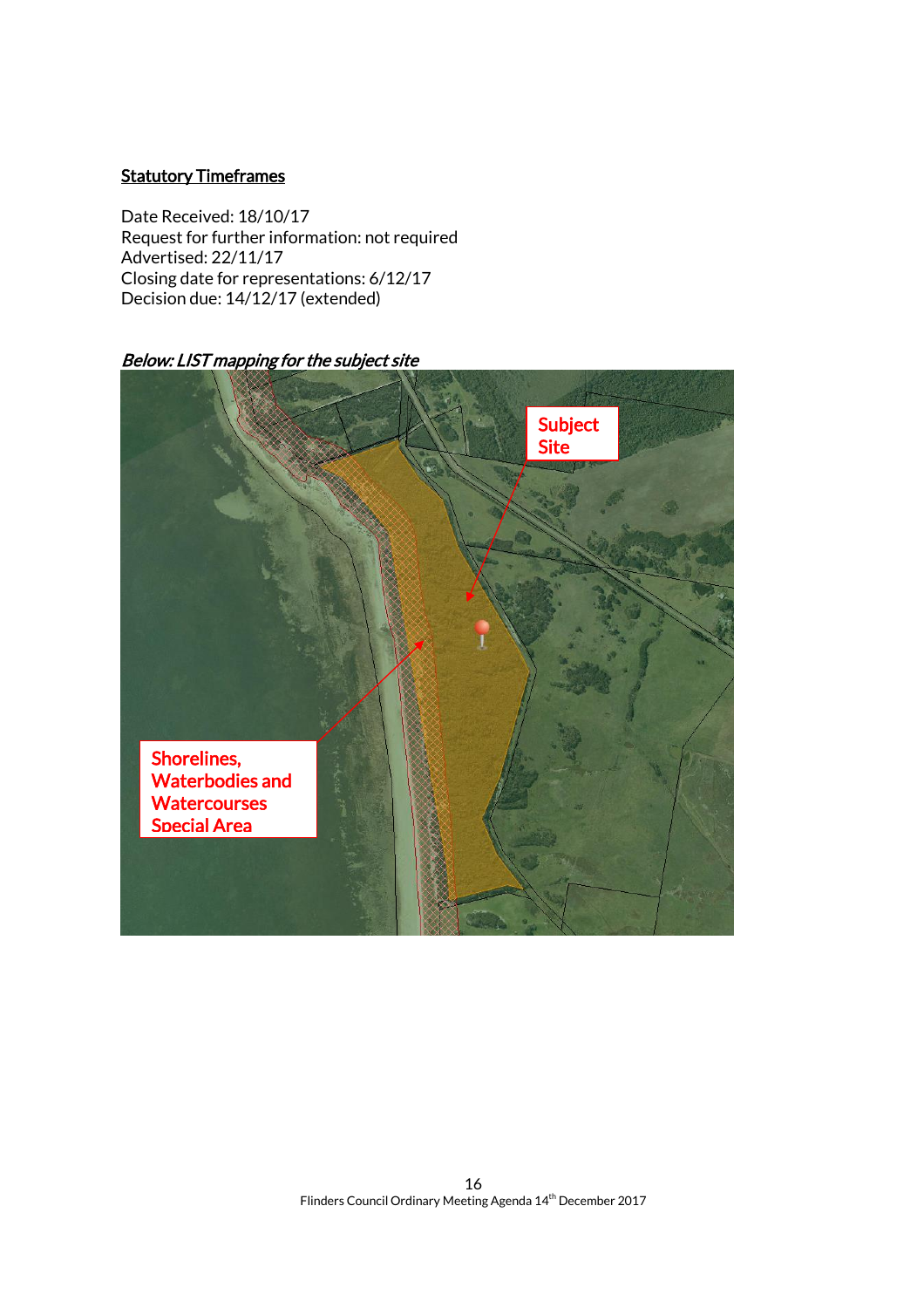

#### The Proposal

It is proposed to extend the floor area of the existing house by 33.84 $m^2$ , with a master bedroom, walk in robe and en suite bathroom. This extension is 7.6m long, 4.5m wide and 4.7m high, with finishes to match the existing house (weatherboard style cladding and Colorbond roof). It is also proposed to extend the northern deck by  $11.12\mathsf{m}^2$  and add a southern deck of 28.28 $\mathsf{m}^2$ .

The application plans show the existing dwelling and all the extensions within the title boundaries of the subject site.

#### Assessment Against the Planning Scheme

The Flinders Island planning scheme is organised into seven parts. Assessment is required under the following parts:

- Part 3 Consideration of Applications for Planning Permits (3.10)
- Part 6 Use and Development Principles
- Part 7 Special Areas

#### Part 3 – Consideration of Applications for Planning Permits (3.10)

Council shall take into consideration the following:

1. the objectives, the intent of the zone, use and development principles, any development plan affecting the land and any relevant development standards or other relevant requirements of the Scheme;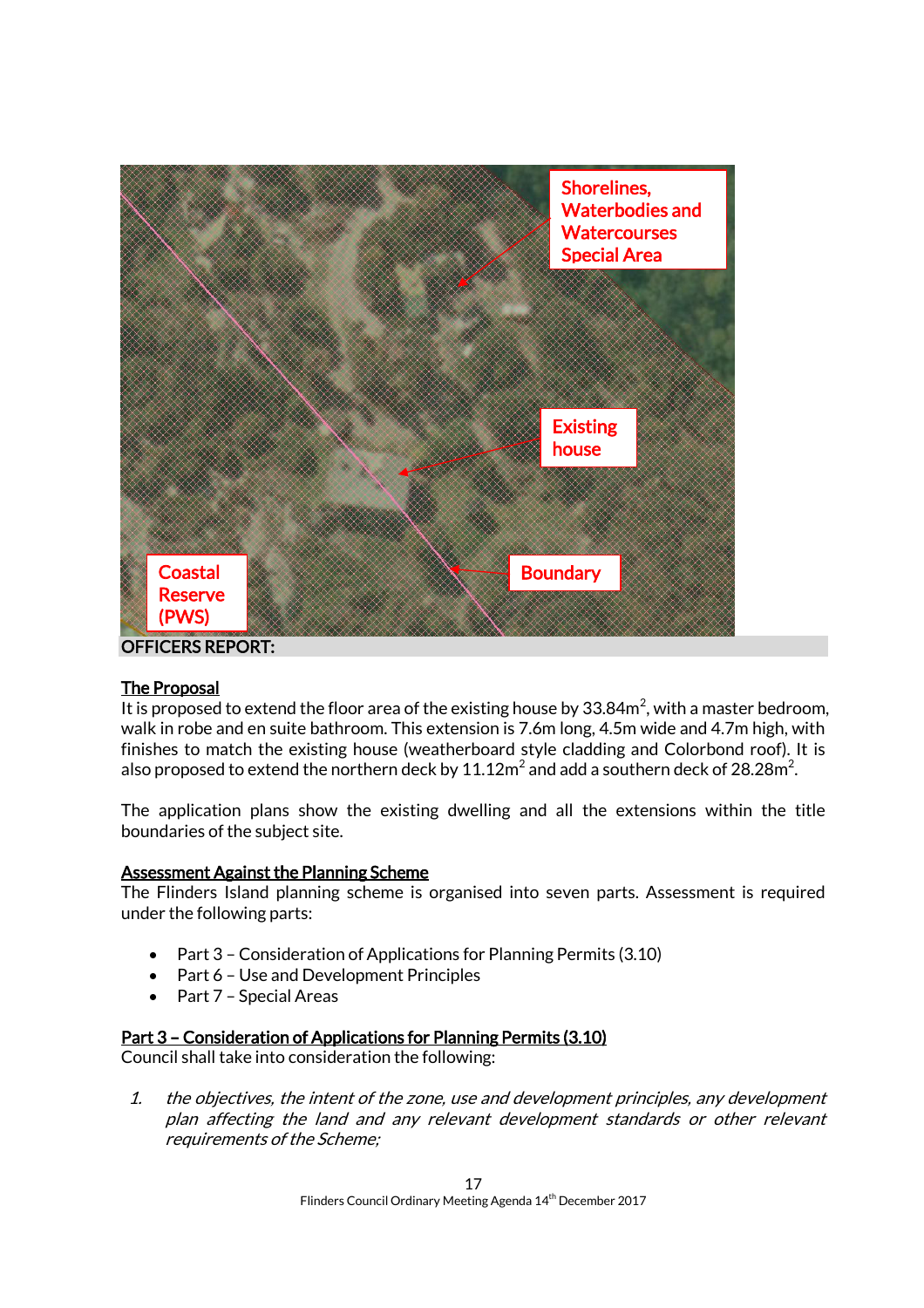An assessment is provided below. Note that there is no applicable development plan:

# 5.8.1 Zone Intent

- (a) The Rural Zone on Flinders Island is intended to maintain the existing rural character of the island which is typified by a pattern of areas of open farmland, typically with shelter belts of remnant vegetation, interspersed with irregular areas of native vegetation and substantial unspoiled landform. On other islands within the Planning Area the zone is intended to preserve the existing character which displays minimal signs of European occupation.
- (b) Use and development in the Rural Zone is intended to accommodate agricultural uses and development predominantly, with some compatible non-agricultural uses and development in appropriate circumstances, including tourist operation and rural industries. Forest plantations may be appropriate where they do not adversely affect the character of an area or detract from important views.

COMMENT: The house is established as a use and the application is for an extension to it. On this basis, it is considered consistent with the zone intent as a compatible non-agricultural use.

# 5.8.2 Desired Zone Character and Zone Guidelines

- (a) The use or development of small existing rural lots for the purpose of residential living shall only be approved where such use or development is compatible with any existing or potential agricultural use of that land or surrounding lands.
- (b) Use or development should enhance the rural character of the zone. Buildings should be substantial distances from the road frontage and apart, unless inappropriate for operational or topographical reasons. Where land clearance is undertaken it should be visually sympathetic; important trees (or stands of trees) should be retained, important hilltop locations should not be cleared and location of trees and shrubs along fence lines, property boundaries, watercourses and at property entrances is encouraged. Buildings and structures for aquaculture should be sited with regard to the protection of coastal scenery and compatibility with recreational use of the coastline.
- (c) Land use or development and management practices shall be environmentally appropriate and shall avoid contamination or despoliation of the land, ground water, water courses, shore-lines, lagoons and marshes. Sand-dunes and coastal vegetation and ecologically important areas shall be protected from degradation.
- (d) Forestry activities in the zone shall be in accordance with the Forest Practices Code

COMMENT: Criteria (a) and (d) are not applicable. In relation to (b), the building is a substantial distance from Hammond Road (120m) and Palana Road (230m) (the remainder of this clause is not relevant). In relation to (c) the proposal is an existing house. No further clearing is required and the wastewater disposal and water supply are already established for the existing house.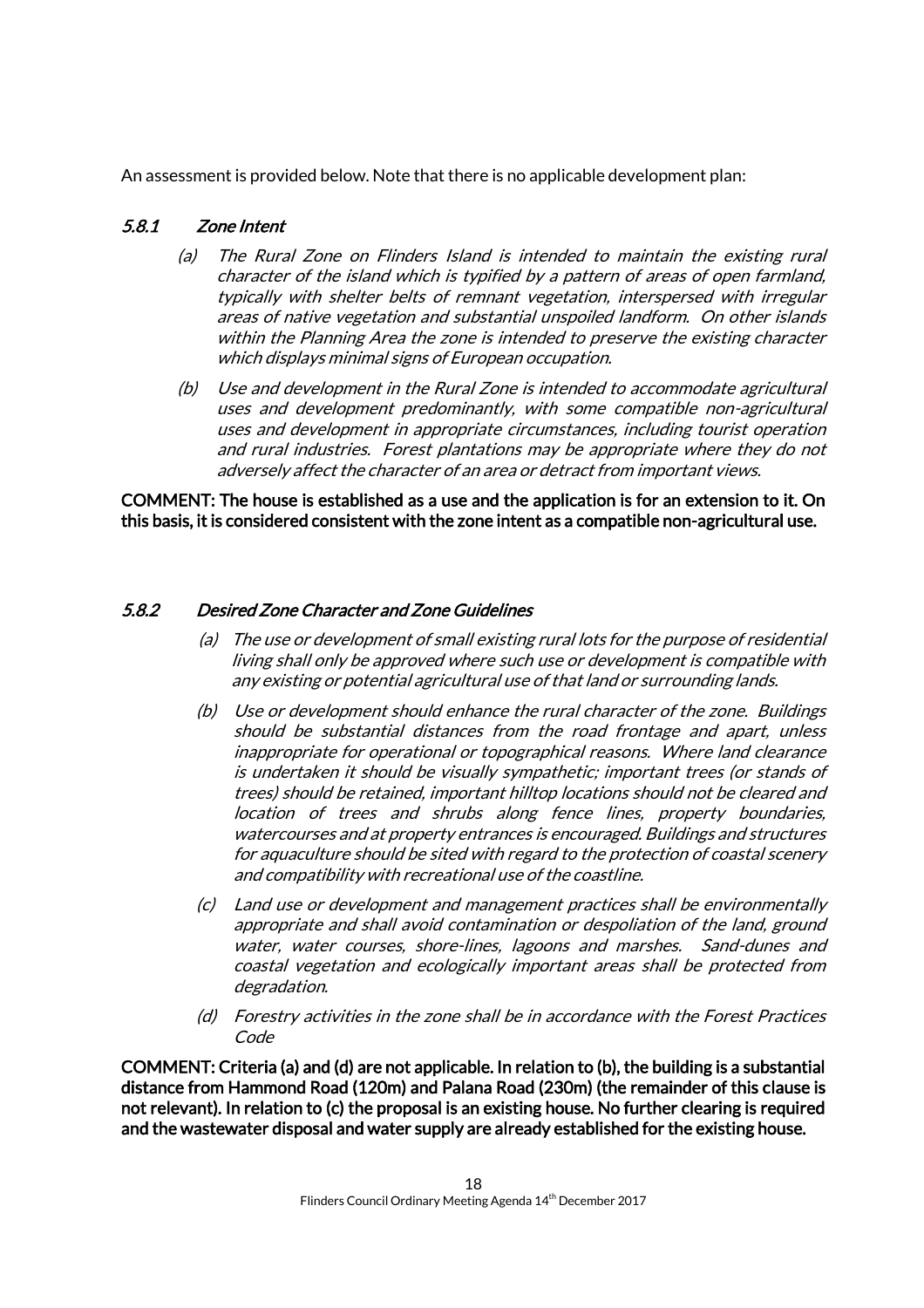# 5.8.4 Development Standards

- (a) The maximum height of buildings is 8.0 metres unless it can be satisfactorily demonstrated that a higher structure is required for operational, topographic or other justified purposes.
- (b) Habitable buildings should be sited and designed to achieve the best solar gain or orientation that the site can provide. Where such design or orientation is not feasible other energy efficient practices, such as insulation, heat pumps or double glazing, should be considered.
- (c) Buildings shall be setback a minimum distance of 20 metres from all boundaries.
- (d) Regardless of the foregoing minimum setbacks, buildings shall be set back not less than a horizontal distance of 100m from high water mark and 40 m from a perennial watercourse.
- (e) Council may relax the setback requirement of the above clause pursuant to the provisions of Clause 3.5 of this Scheme and after giving consideration to:
	- i. The particular size, shape, contours or slope of the land and the adjoining land;
	- ii. The adjoining land and uses and zones
	- iii. The position of existing buildings and setbacks in the immediate area;
	- iv. Consideration of any representations received as a result of the notification under Section 57 of the Act.
- (f) The external walls, roof, paving and other large surface areas of buildings shall be finished with non-reflective materials and colours that harmonise with the natural landscape or shall be substantially screened by landscaping.
- $(g)$  A house on any lot which contains only class 4, 5, 6 or 7 land is discretionary and may only be approved if any existing or potential development and use of agricultural land in the vicinity is likely to receive no impact, or only minor impact from the establishment of the residence taking into account:
	- (a) The topography of the land;
	- (b) The location of water catchments;
	- (c) The location of neighbouring agricultural pursuits;
	- (d) Buffers created by natural features;
	- (e) Resource sustainability given the objective of the State Protection of Agricultural Land Policy.

COMMENT: The proposal complies with a) and b). It does not comply with c) or d), so criteria e) applies as a consideration clause. In relation to e) i), as this is an extension, the relevant consideration is the location of the existing house (the lot is large – 25.55 ha). In relation to ii), the relevant adjoining land use is the coastal reserve. The existing house has a zero setback and the extension will too. It is considered that the use of the land for a house has not had an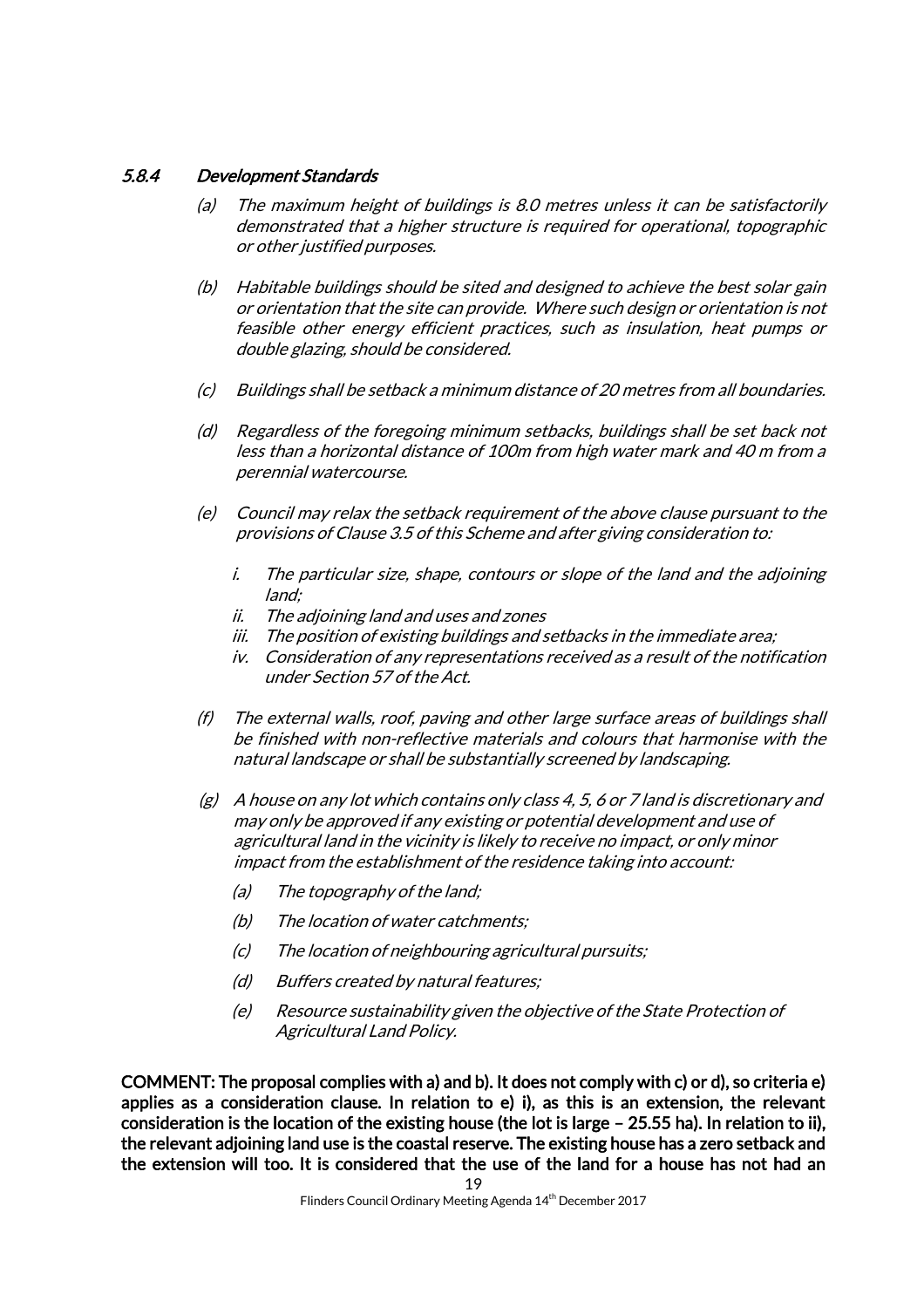adverse effect on the reserve and this will not change with a minor extension to the house. In relation to iii), a number of lots in the area have houses or outbuildings very close to the coastal reserve (or partly within the reserve if the LIST mapping is followed). There are examples at 1061, 959 and 696 Palana Road. In relation to iv), the one representation received is concerned with ensuring that the house extension is not over the boundary. Provided it can be ensured that the extension and all associated works are within the site (as the plans show, and permit conditions will further guarantee), the representor is not concerned by the setback itself. In relation to f), proposed finishes are weatherboard style cladding with a Colorbond roof. Colours are not specified. A standard condition will be part of the permit that requires consistency with this clause. Criteria g) is not applicable.

2. any relevant proposals, reports or requirements of any public authorities;

Not applicable. None were received by Council (but refer to representation below).

3. any representations received following public notification where required under the Act;

One representation was received, from the Parks and Wildlife Service, who administer the coastal reserve to the west of the site. They were concerned that the proposal may cross the site boundary and requested a site survey to confirm this. Whilst partial survey information was provided as part of the application, a permit condition will require that this be completed. They also required that no works (including vegetation clearance for bushfire) take place on the reserve. Another permit condition restricts all works to the subject site only.

- 4. whether any part of the land is subject to:
	- (a) landslip, soil instability, or erosion;

No mapped landslip, stability or erosion issues at the site of the proposal. No landslip or coastal erosion hazard bands at the site of the proposal.

(b) excessive slope;

Not at the site of the proposal.

(c) ponding or flooding;

None known at the site of the proposal.

(d) bush fire hazard;

The planning scheme only sets standards for bushfire hazard in relation to subdivision applications.

(e) a Protected Catchment District under Water Management Act 1999;

No.

(f) any Special Area Provisions in Part 7;

The proposal is within the Shorelines, Waterbodies and Watercourses Special Area. An assessment against this is provided at Part 7 of this report.

(g) pollution; and

None known.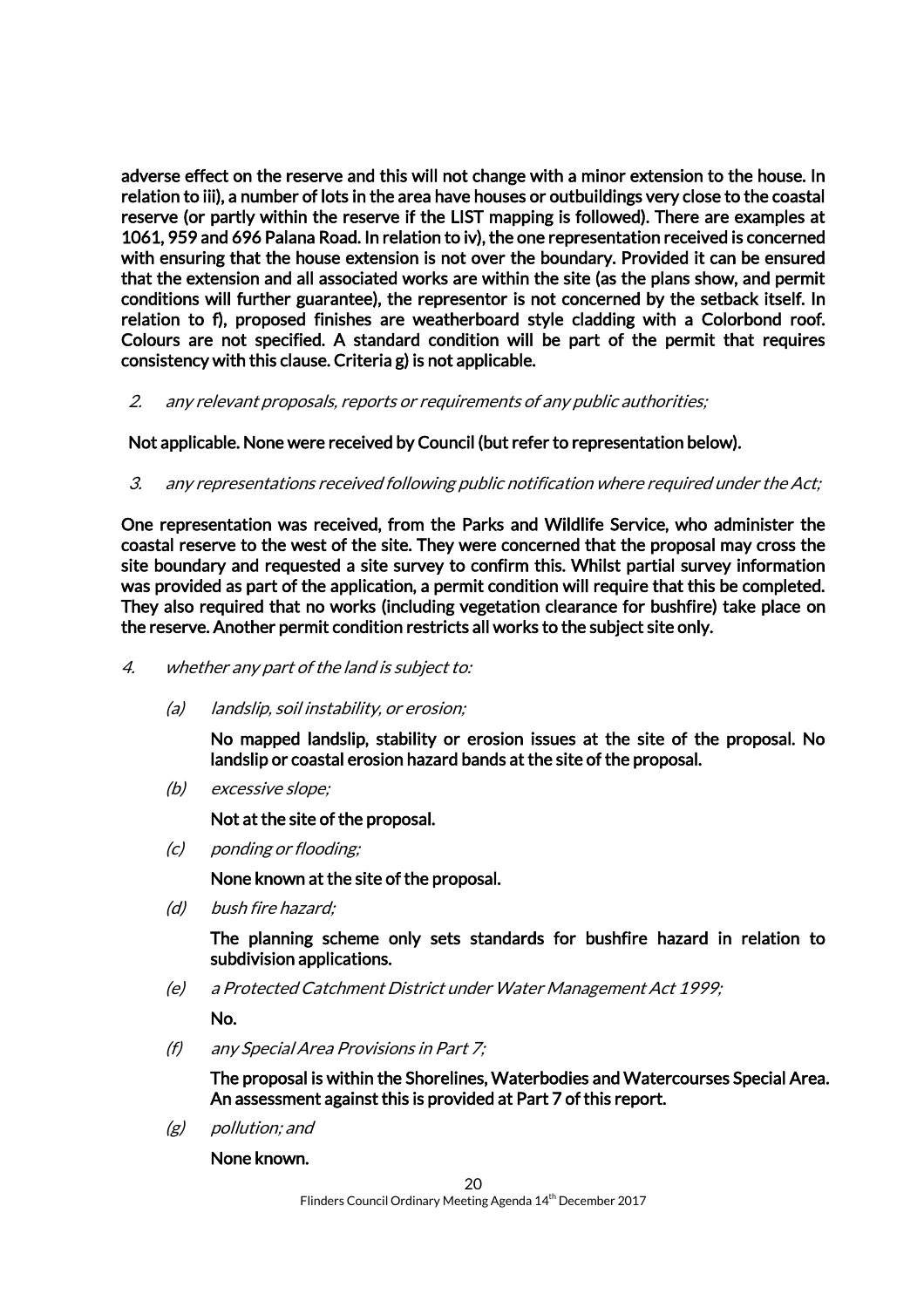#### (h) other hazards to safety or health. None known.

- 5. whether the proposed use or development is satisfactory in terms of its siting, size or appearance and levels of emissions in relation to:
	- (a) existing site features;

Existing site features where the proposal is located are the topography, the coastline and vegetation. The proposal is satisfactory in terms of its size and appearance (see below).

(b) adjoining land;

The closest adjoining land is the coastal reserve. The house is currently built to the boundary with the reserve and the extensions will be too. When viewed from the beach, a slightly 'wider' building will be visible. Viewed directly front-on, the width of the building increases from 15m to 20m. In the context of the subject site's 1.24km boundary with the reserve, this is not considered unreasonable. A permit condition will ensure the finishes are non-reflective and harmonise with the natural landscape.

(c) the streetscape and/or landscape;

The building is a substantial distance from Hammond Road (120m) and Palana Road (230m). The landscape is taken as being the site as viewed from adjoining land, including the beach. An assessment of this is made above at b).

(d) the natural environment;

Aspects of the natural environment such as landscape views, erosion and pollution are addressed in other more specific sections of this report.

(e) items of historic, architectural or scientific interest;

#### None known.

(f) buffer zones, attenuation areas

#### None applicable.

(g) easements;

#### None applicable.

(h) a water supply for fire-fighting purposes;

# Not applicable.

(i) any received pollution;

#### None known.

 $(i)$  the escape of pollutants into storm drains and watercourses: and

#### An existing septic tank serves the proposal.

(k) isolation, separation from other lands.

#### Please refer to (b).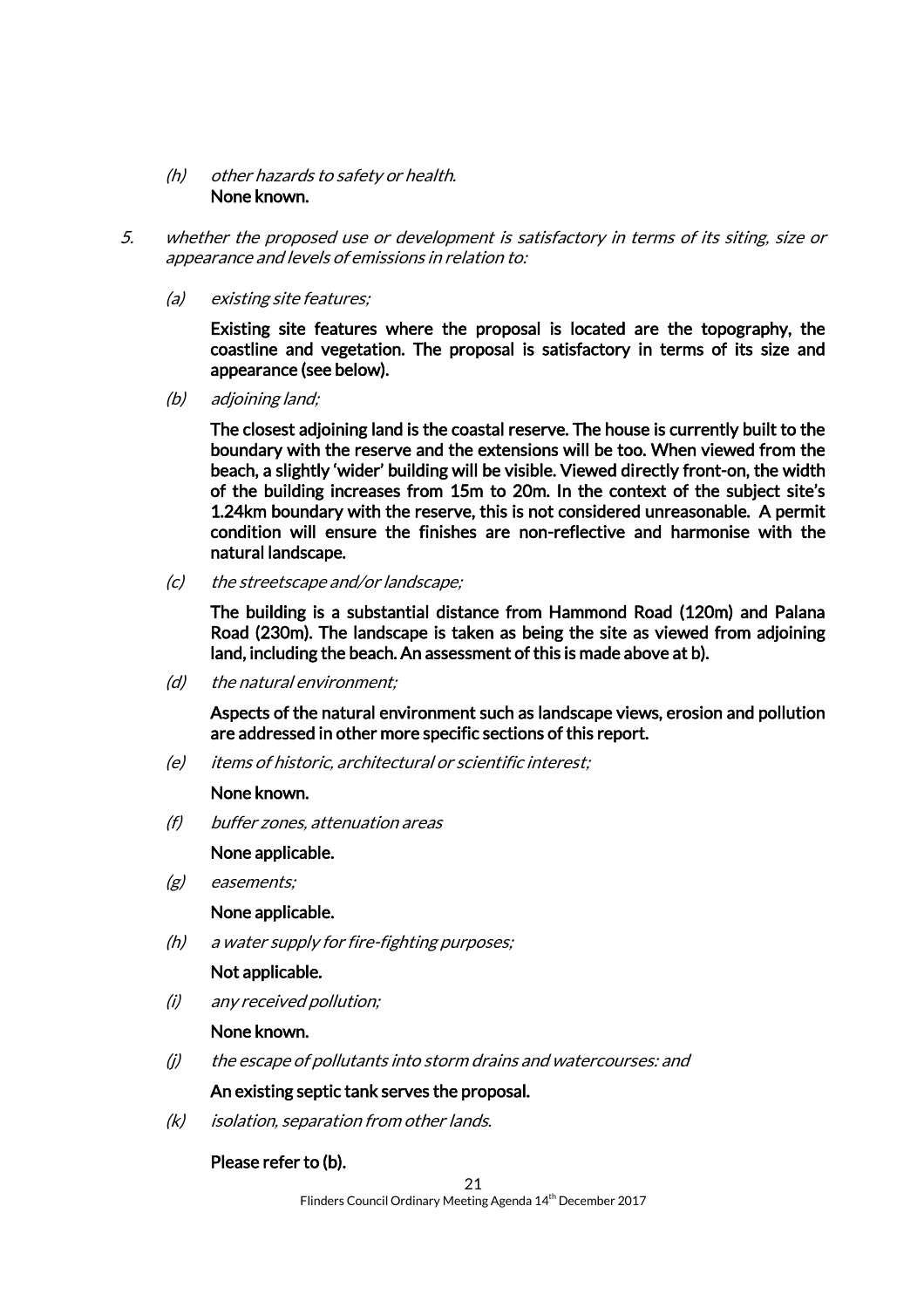6. whether the proposed use or development will be supplied with an adequate level of infrastructure and services, and if there is any necessity to improve deficient access, roads or road junctions, water, sewerage, electricity or transport services and the like, without detriment to existing users;

#### No improvement needs to be made to any roads, road junctions or water, sewerage, electricity or transportation services. It is therefore concluded that the proposal will be supplied with an adequate level of infrastructure and services.

7. whether the proposed use or development would adversely affect the existing and possible future use or development of adjacent land, and vice versa;

The house already has a zero setback to the coastal reserve and the extension will match this. The existing setback does not adversely affect the existing use or development of adjacent land, and vice versa and it is not considered that this will be the case in the future.

8. the provision of adequate landscaping, amenity facilities and illumination, and the treatment of the site generally;

It is the intent of the proposal to sit within the existing natural vegetation and not require removal of it. No additional landscaping is proposed. It is understood that illumination will be limited to normal indoor lighting as per the existing house.

9. the sight distances available to and from proposed point(s) of access, together with an estimate of the speed of passing traffic;

# The existing access to the property will be used.

10. the design and siting of the proposal to enable reduction in energy consumption through alternative energy use or reduction in demand; and

The proposal is a modern, energy efficient design. It is oriented for solar gain. All new buildings are required to achieve a six star energy rating by the National Construction Code.

11. the safety and well-being of the general public.

Generally this is the role of the National Construction Code and health and safety requirements. The proposal does not pose a risk to the safety or wellbeing of the public.

12. Any other matter which Council is of the opinion is relevant to the particular application.

#### None stated.

In conclusion, the proposal is consistent with the consideration clauses 1-12 under Part 3.10.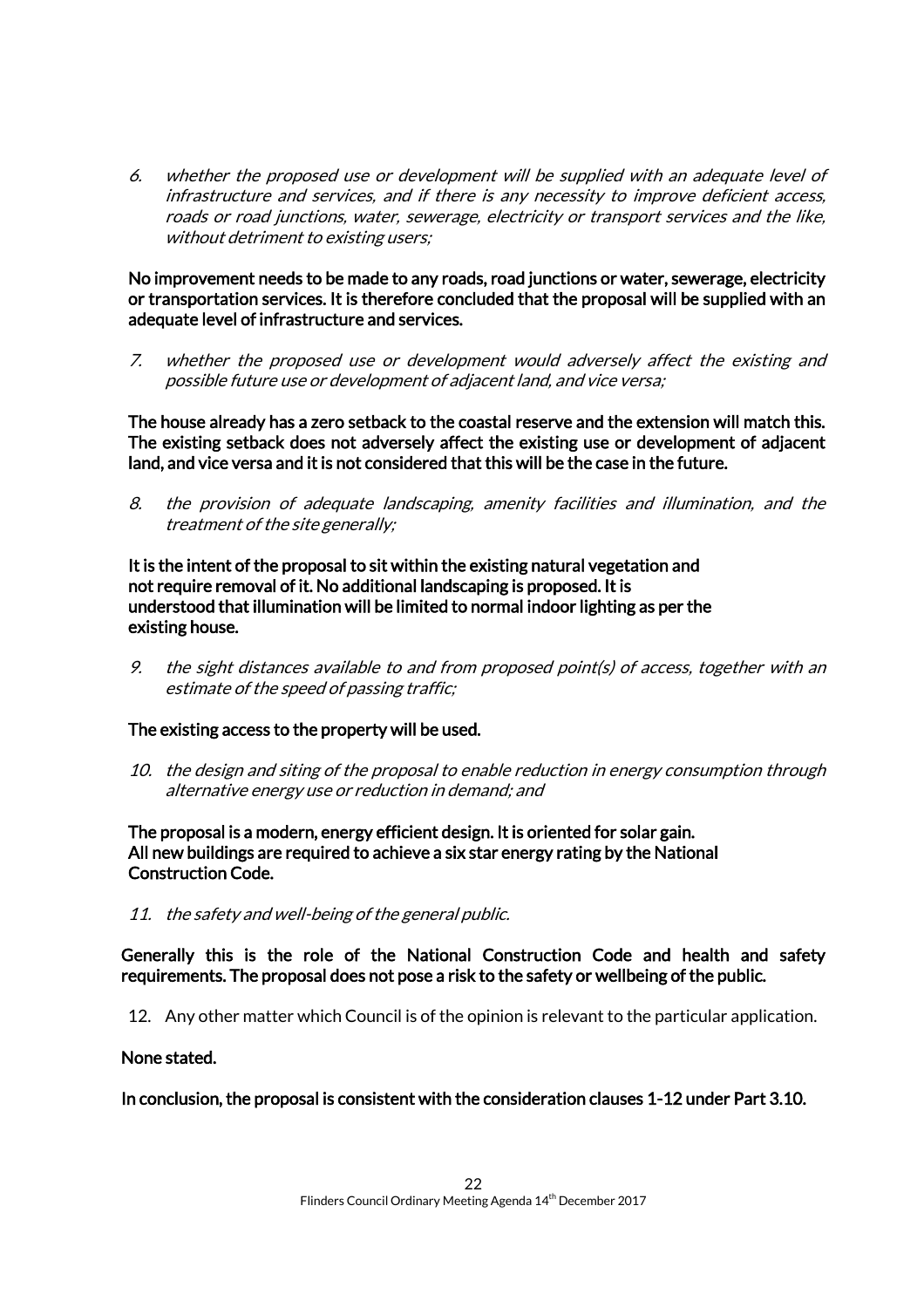# Part 6 – Use and Development Principles

This part of the planning scheme provides general principles that development must be consistent with. Some of them are not relevant to this application (for example those concerned with subdivision or quarrying). Those that are relevant are addressed in more specific parts of this report (and therefore are not repeated here). It is concluded that the proposal is consistent with the use and development principles.

# Part 7 Special Area Provisions

The location of the proposal is within the *Shorelines, Water Bodies and Watercourses Special* Area.

Assessment must consider the following clause:

- 7.5.3 In considering an application for Use or Development in Shorelines, Water Bodies and Watercourses and whether to impose conditions Council shall consider the following matters:
	- (a) The siting, orientation, setback, bulk, form, height, scale, materials and external finishes of buildings and structures
	- (b) The impact upon water quality, foreshore or streamside vegetation and wildlife habitat of building, clearing, excavation, effluent disposal, access construction, fences, firebreaks or the deposition of fill;
	- (c) Whether land should be acquired by Council as a condition of subdivision or otherwise, to protect the items listed in Schedule 3;
	- (d) Whether additional fencing or any other special works or practices are required to protect the items listed in Schedule 3;
	- (e) The design, content and location of signage and interpretative displays.

COMMENT: The proposal is approximately 49m from the coastline, as mapped by the LIST (this is likely accurate as it relies only on plotted mapping, not the aerial photo). In relation to a), a small (33.84m $^2$ ,) extension to the floor area of the house is proposed, along with ground floor decking. It is located no closer to the shoreline than the existing house. A permit condition will ensure the finishes are non-reflective and harmonise with the natural landscape. In relation to b), no clearing or major excavation is required. Wastewater disposal is to remain unchanged. No changes to access, no fences or firebreaks required and no filling is proposed. Criteria c) is not applicable. In relation to d), it is not considered that fencing is necessary as the existing setback of the house is as per that proposed. Criteria e) is not applicable. STATUTORY REQUIREMENT:

The application was advertised for 14 days in accordance with the Act. One representation was received.

#### POLICY/STRATEGIC IMPLICATIONS:

These are limited. The proposal is for an extension to an existing house.

#### BUDGET AND FINANCIAL IMPLICATIONS: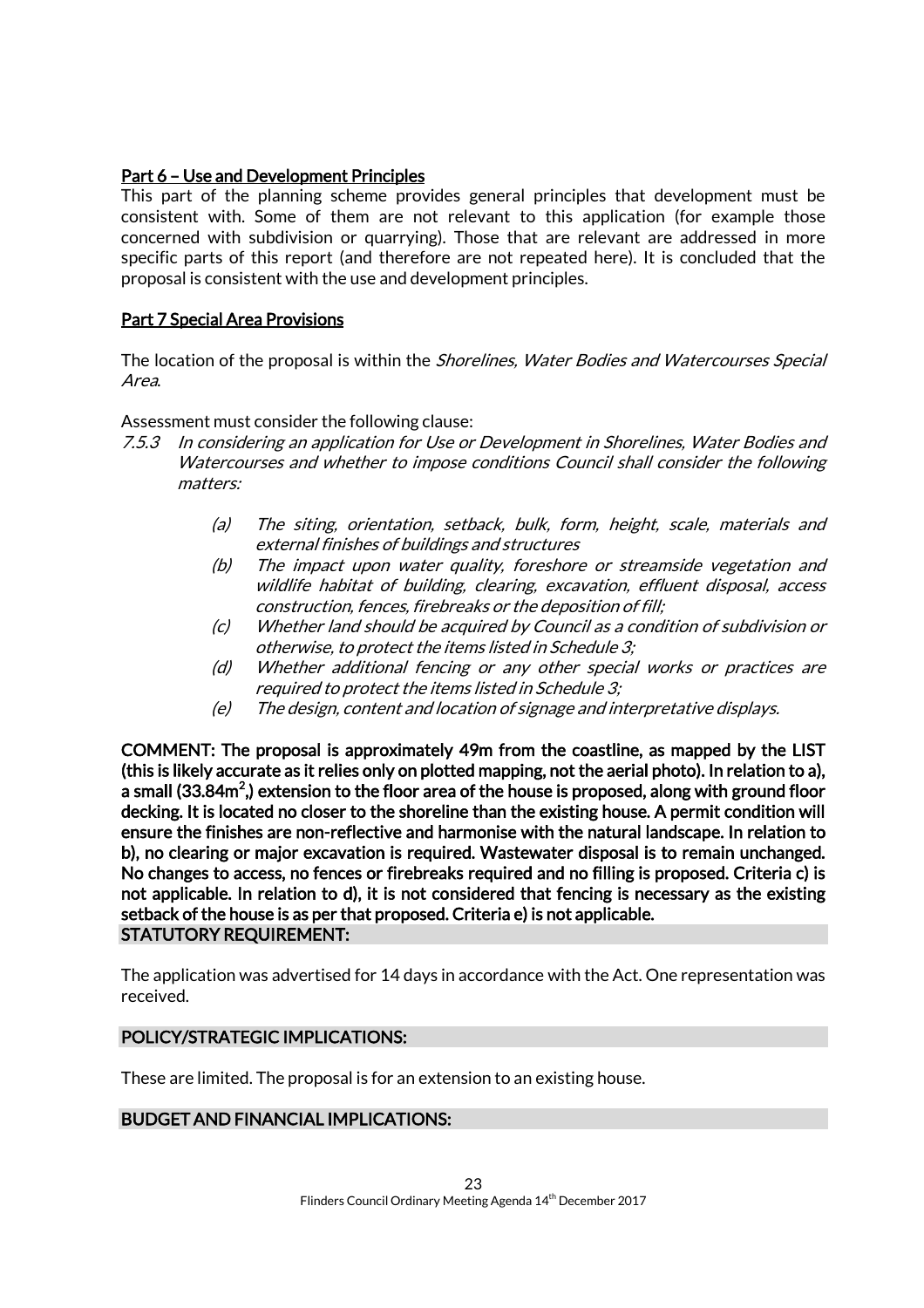Financial impacts are normally limited to the application process and any appeal that may be lodged against the planning authority's decision, provided statutory obligations are met.

## OFFICERS RECOMMENDATION:

COMMENT: Central to this application has been doubt as to whether or not the existing house and/or the proposed extension are within the subject site. It should be noted that the design of the extension is such that, if the existing house is within the site, then the extension is too.

The LIST mapping shows the existing house straddling the boundary with the coastal reserve. The alignment on the LIST between the aerial photo and the boundary may or may not be accurate.

The application plans, including an identification survey done by Cohen and Associates Surveyors show the existing house and the extension being within the subject site. The caveat to this is that neither is based on an actual surveyed boundary line (the house has been surveyed, but this is clearly less useful without the boundary being surveyed too).

In virtually all applications, the planning authority assumes that the proposal will be built in accordance with the endorsed plans (i.e, within the boundary). This is reasonable. If the proposal is not built in accordance with the plans, then enforcement actions is commenced. However, given the very slim margin for error in this case, and the seed of doubt sown by the LIST mapping, additional conditions are imposed, to ensure that the extension and all associated works are constructed only on the subject site.

On this basis, it is my recommendation that the application for a house extension in the rural zone and within the shorelines, waterbodies and watercourses special area BY Adams Building Design AT 957 Palana Road, Whitemark (CT:144341/1) be APPROVED SUBJECT TO THE FOLLOWING CONDITIONS:

# ENDORSED PLANS

1. The development must be in accordance with the endorsed plans by Adams Building Design dated 18/10/17 (Project 020517) and by Cohen & Associates dated 14/7/17 (Ref: 37-64 / 7348) to the satisfaction of Council. Any other proposed development and/or use will require a separate application to and assessment by the Council.

#### AMENDED PLAN REQUIRED

2. Prior to the commencement of the development, an amended Identification Survey plan must be submitted to Council for approval. Once approved, the plan will form part of the permit. The plan must show the surveyed location of the existing house and the surveyed location of the west boundary of the site (not the approximate location).

#### APPROVED SITE

3. All works must be located within the subject site (CT:144341/1, 957 Palana Road. Whitemark).

# **COLOURS**

4. The exterior walls and roof of the house extension must be finished in non-reflective colours that harmonise with the natural landscape.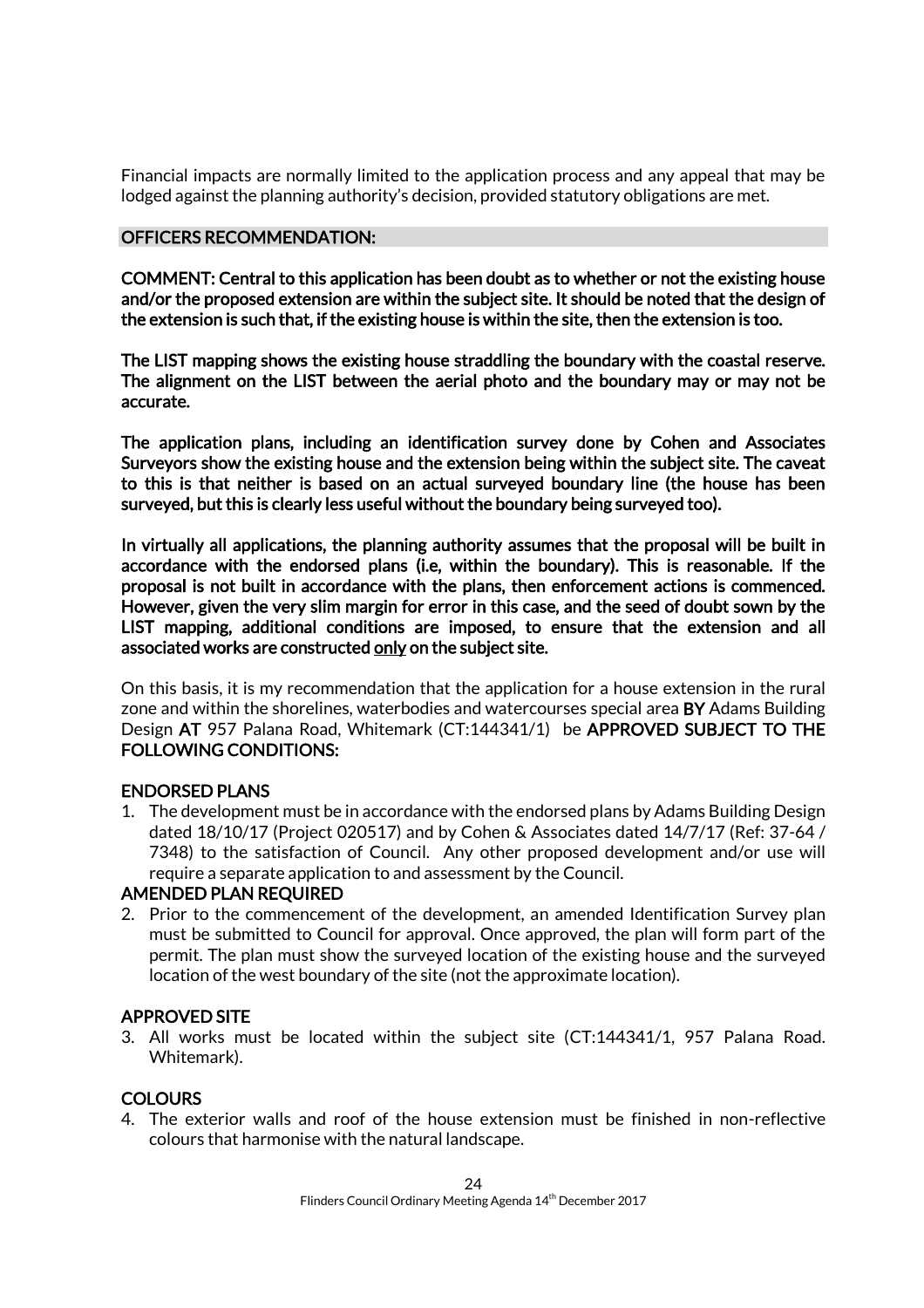#### **Notes**

- 1. This permit was issued based on the proposal documents submitted for (DA2017/038). You should contact Council with any other use or developments, as they may require the separate approval of Council.
- 2. Council will undertake periodic reviews of approved developments to ensure compliance with Planning Permit conditions.
- 3. This permit is granted pursuant to the *Land Use Planning and Approvals Act 1993* and does not constitute any other approval required under any other Act or Regulation.
- 4. This permit is valid for two (2) years only from the date of approval and will thereafter lapse if the development is not substantially commenced. An extension may be granted subject to the provisions of the Land Use Planning and Approvals Act 1993 as amended, by a request to Council.
- 5. Where any other approvals under this Act or any other Act are required for the proposed use or development to which this permit relates, the permit does not take effect until those approvals have been granted.
- 6. This permit takes effect 14 days after the date of Council's notice of determination or at such time as any appeal to the Resource Management and Planning Appeal Tribunal is abandoned or determined. If an applicant is the only person with a right of appeal pursuant to section 61 of the Land Use Planning and Approvals Act 1993 and wishes to commence the use or development for which the permit has been granted within that 14 day period, the Council must be so notified in writing. A copy of Council's Notice to Waive Right of Appeal is attached.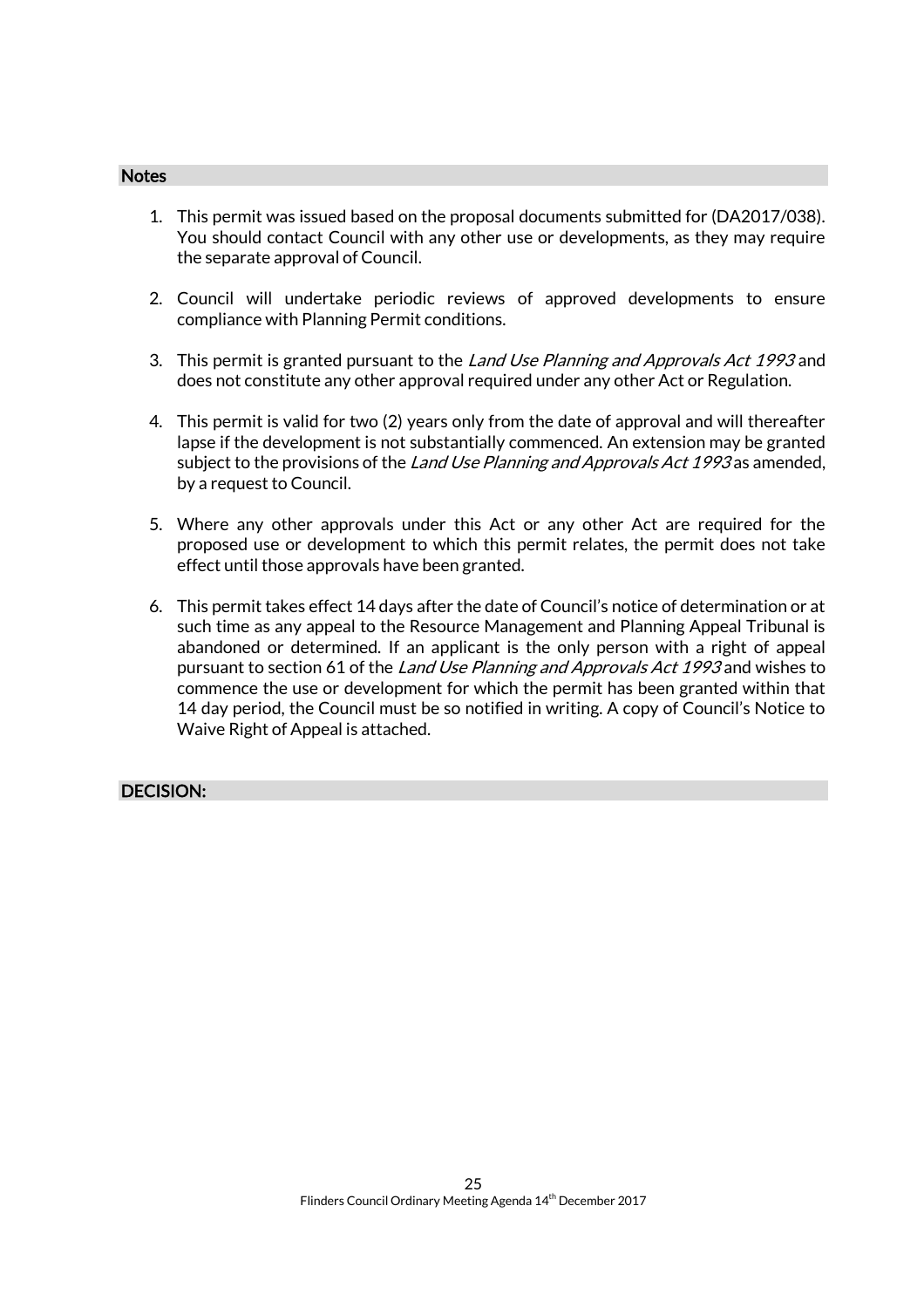#### Item A2: Development Application Report

| <b>ACTION</b>            | Information                                                 |
|--------------------------|-------------------------------------------------------------|
| <b>PROPONENT</b>         | <b>Council Officer</b>                                      |
| <b>OFFICER</b>           | Jacci Viney, Development Services Coordinator               |
| <b>FILE REFERENCE</b>    | PLN/0105                                                    |
| <b>ASSOCIATED PAPERS</b> | Annexure 5: Planner's Information Report - November<br>2017 |

#### INTRODUCTION:

The purpose of this report is to provide Councillors with an update of the applications which have been dealt with by the Planning Department for the month of November as per the council motion 249.09.2015, passed at the  $24<sup>th</sup>$  September 2015 Council Meeting.

Council has requested that the planning consultancy service (West Tamar Council) provide this detail to Council on a monthly basis.

Permitted applications are assessed under s58 of the Land Use Planning and Approvals Act 1993 and as such are not advertised nor are the applicant's details made public. Applicants retain the right to privacy having met all development and use standards applicable within the current planning scheme. Applications made under this section must be granted a permit, with or without conditions.

The numbering of applications relates to the allocation provided by the 'Regulatory Applications' (RegApps) electronic filing system. Numbers are allocated in order to Planning (DA), Building (BA) and Plumbing (PA) applications. This may mean that planning numbers are not sequential.

#### PREVIOUS COUNCIL CONSIDERATION:

Some items may have been considered at meetings of Council while the remainders have been approved under delegation by the General Manager.

#### OFFICER'S REPORT:

Refer to Annexure 5 Planner's Information Report – November 2017, provided by West Tamar Council.

# VOTING REQUIREMENTS:

Simple Majority

#### OFFICER'S RECOMMENDATION:

That the Planner's Information Report – November 2017 be received.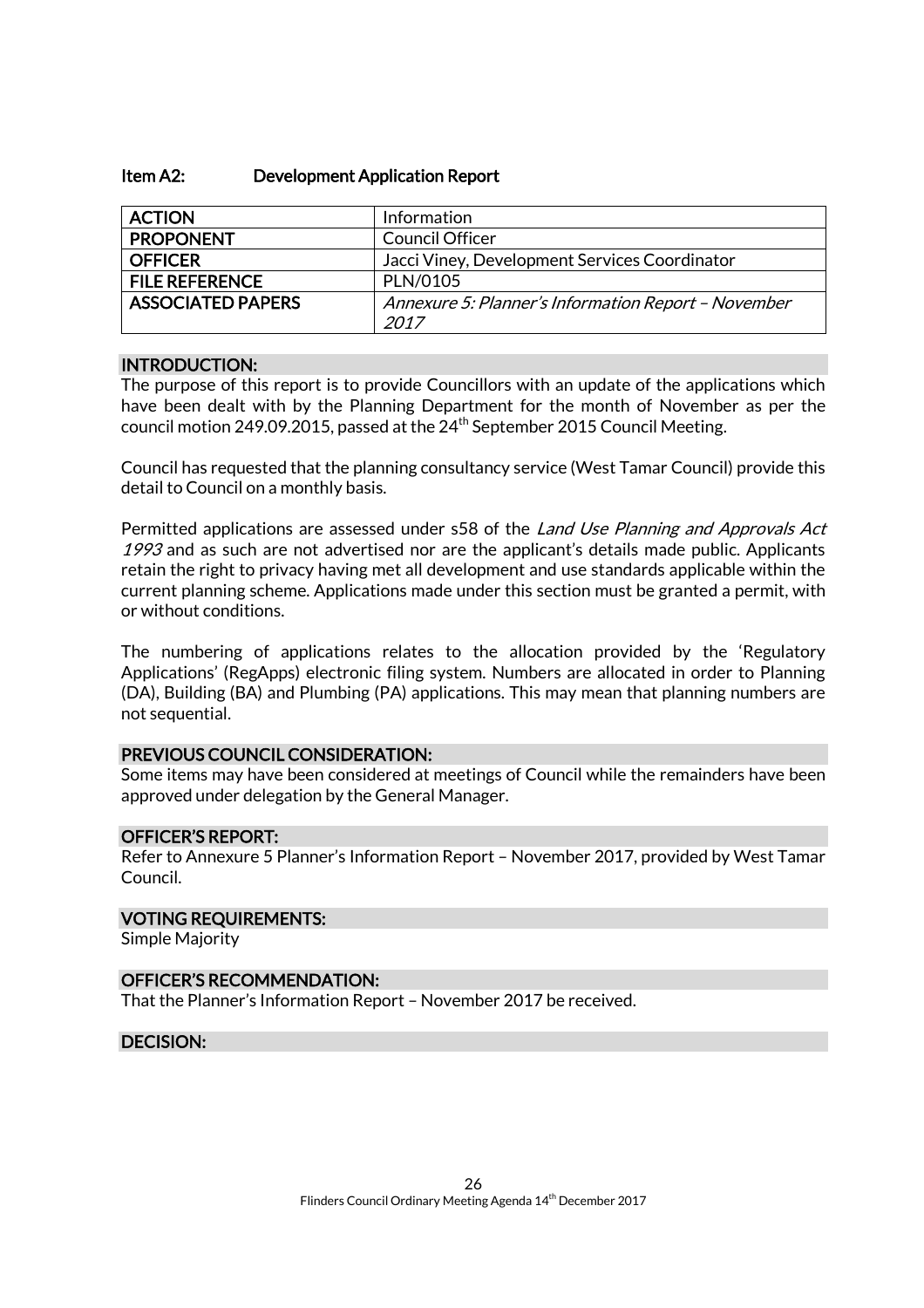# B. NOTION OF MOTION

Item B1: Notice of Motion from Deputy Mayor Marc Cobham - Badger Corner Boat Ramp

| <b>ACTION</b>            | <b>Decision</b>                                  |  |
|--------------------------|--------------------------------------------------|--|
| <b>PROPONENT</b>         | Deputy Mayor, Marc Cobham                        |  |
| <b>OFFICER</b>           | General Manager, Bill Boehm                      |  |
| <b>FILE REFERENCE</b>    | REA/0201, ASM/0100                               |  |
| <b>ASSOCIATED PAPERS</b> | Annexure 6: Extract from Flinders Island         |  |
|                          | Recreational and Community Facilities Assessment |  |
|                          | and Infrastructure Plan - June 2014              |  |

#### NOTICE OF MOTION:

- 1. That Council actively pursue acquiring a Crown Land lease over the relevant section of land that will allow legal public access of the area that historically has been known as Badger Corner boat ramp.
- 2. That Council sets aside sufficient funds in the budget equivalent to 50% of the value of the proposed facility as per the Marine and Safety Tasmania's (MAST) recreational boating fund guidelines.
- 3. That Council, via the relevant application process, actively pursues a co-funded grant via MAST's recreational boating fund prior to  $31<sup>st</sup>$  March 2018.

#### COUNCILLOR'S REPORT:

At the March 2017 Ordinary Meeting of Council, Council resolved to apply to the MAST recreational boating fund for a co-funded grant to construct a boat ramp at Badger Corner.

"That Council resolves to proceed with an application for Marine and Safety Tasmania (MAST) funding on the desired basic option as identified; namely regrade and surface existing track entrance and construct floating or ridged walkway with small 4-5m right angle section and that MAST supply and fund an engineer to compile a report on a most appropriate infrastructure for the site and that Council contributes a maximum of \$45,000 towards the completion of the project on a dollar for dollar basis."

The application was submitted before  $31<sup>st</sup>$  March 2017 however was unsuccessful. I now strongly urge Council to consider reapplying to MAST for funding for the Badger Corner boat ramp.

In mid-2010 Council was sent a petition from 105 community members re the issue of improving the boat launching "facility" located at Coast Rd, Badger Corner. Whilst the issue has been informally raised at several workshops since that time and my understanding was that the issue of getting a Crown Land Lease on the relevant land was "flagged" approximately 2 years ago, for whatever reason no action has occurred and it is time to progress the matter.

Historically (i.e. in excess of 50 years ago), a previous leaseholder established a basic ramp. The current basic boat launching ramp was established and funded by community members/recreational boat users over 25 years ago. At peak times anecdotal evidence is that there can be up to 25 vehicles and boat trailers parked adjacent to the facility.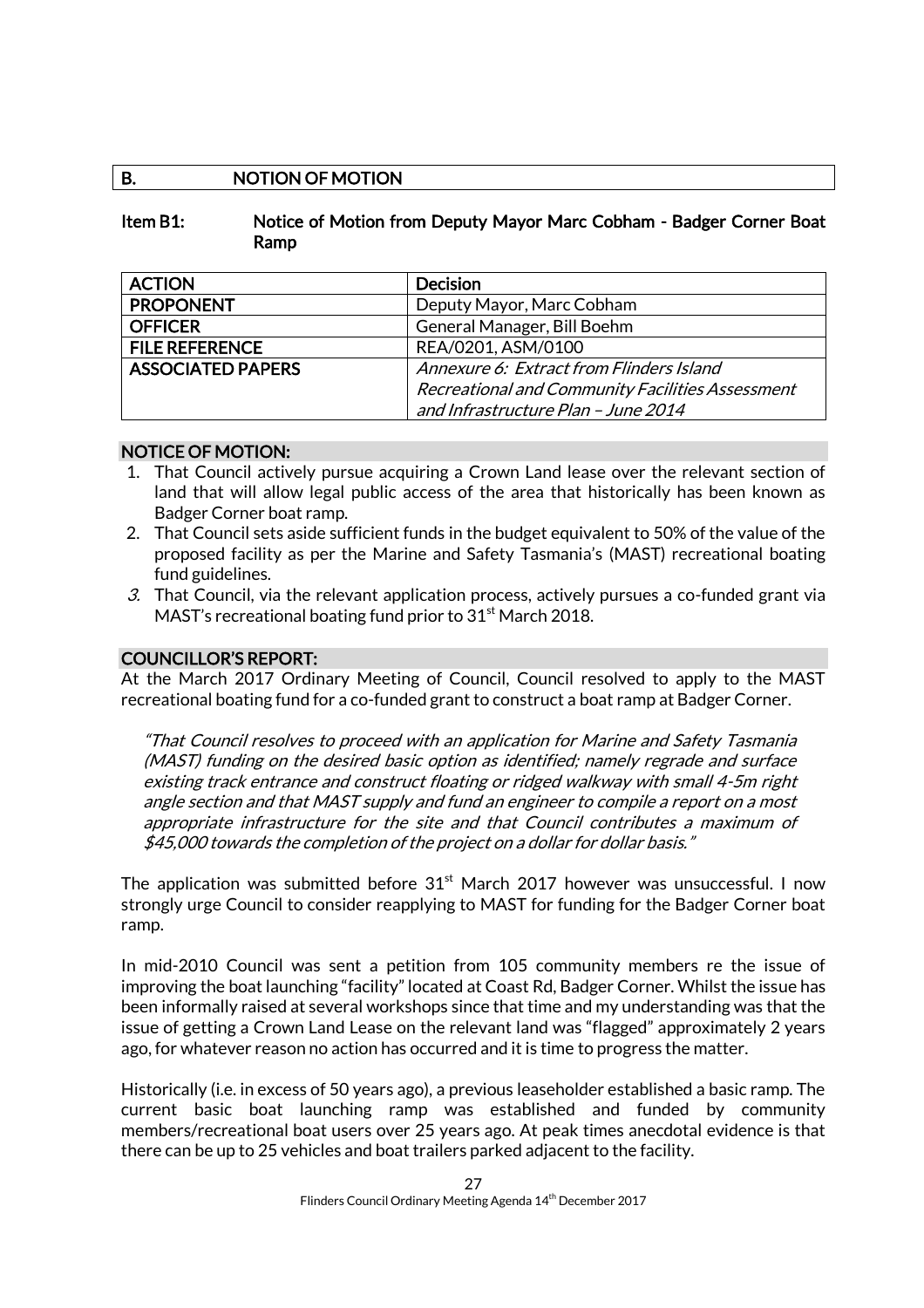Whilst Badger Corner is only several kilometres from the Lady Barron boat ramp my understanding is that since the upgrading of the port facility the boat ramp is not as accessible as the ramp at Badger Corner and there is insufficient parking space available.

A facility similar to the renovated Whitemark boat launching facility is required i.e. suitable concrete ramp and small jetty. Additionally a pontoon at the end of the jetty has been suggested.

In summary my understanding of what is required is:

- replacement of existing ramp;
- new ramp to be 5 metres in width;
- extend the ramp approximately 4 metres toward the road;
- raise the middle section with rock fill to reach 1.3 metres above current level at 14 metres from top of extended ramp i.e. creating greater slope towards the water;
- excavate seabed away from foot of the ramp; and
- construct a pontoon with walkway on south-eastern (Lady Barron) side of ramp.
- Any additional requirements as provided in the MAST application submitted for the 2017 funding round.

A community meeting held on-site with interested users was undertaken in early 2017 as a way of determining what is required for the facility.

The Furneaux Islands Community has the highest percentage of recreational boating registrations and licences per head of population in Tasmania. Currently Flinders Island has "established" boat launching facilities at Palana, Settlement Point, Whitemark and Lady Barron.

Badger Corner ramp is used by both recreational and some professional users. It provides direct access to Cape Barren Island especially during times of less than ideal weather; access to many of the outer islands in the Furneaux Group; is heavily utilised during mutton bird season and is also used by rate paying leaseholders of the outer islands.

Undertaking the necessary work at Badger Corner will provide a crucial infrastructure upgrade to enhance the experience of recreational and other boat users in the Furneaux Islands Community.

Whilst the above Notice of Motion contains a tight timeframe, any further delays in progressing with this issue will result in considerable delays given the application process from the MAST website as below:

"Applications are invited from 1 July 2017 and can be submitted at any time throughout the year. However, to fit each year's budget cycle applications received before 31 March will be considered in May of that year. Applications received after 31 March will not be considered until May the following year".

I recommend to Council that another application to MAST be submitted.

#### PREVIOUS COUNCIL CONSIDERATION:

| 15.12.16 | 319.12.2016 |
|----------|-------------|
| 23.03.17 | 54.03.2017  |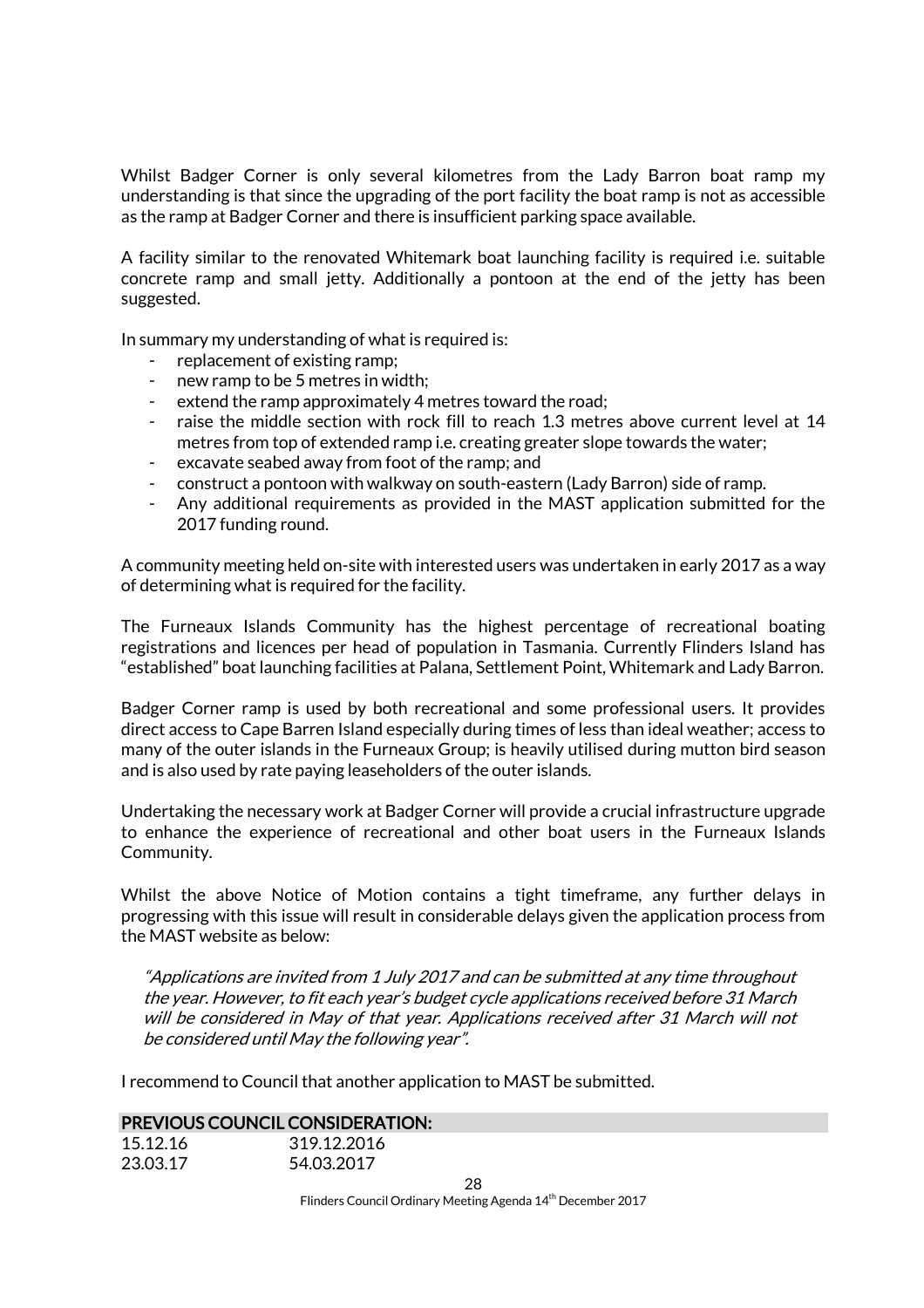# OFFICER'S REPORT:

The Flinders Island Recreational and Community Facilities Assessment and Infrastructure Plan – June 2014 identified that the Badger Corner Boat Ramp was deemed an important facility by the Flinders Island Community. Annexure 6 is a copy of the extract from this report.

Since this time, ahead of Council's unsuccessful 2017 attempt to gain funding from MAST, some preliminary discussions have been held with Crown Lands concerning potential land ownership and a formal written application undertaken on the understanding that it could be withdrawn if the MAST Funding application was not successful. As it stands now the asset is not under Council's asset base and hence not Council's responsibility.

In addition, there have been significant proactive discussions with TasPorts concerning the relocation of the existing Lady Barron Boat Ramp towards the Lady Baron Slipway area so as to free up space at the Lady Barron Port. The proposed Safe Harbour Project at Lady Barron also includes provisions for a boat ramp and forms part of this proposal. Council contribution may be required for part of these elements but in any event, there is a need to have ample boat launching facilities, as well as parking and other amenities available.

The issue of potentially having two boat launching facilities to upgrade and maintain also needs to be considered, given the relative importance of the Lady Barron and Badger Corner facilities going forward and the relative location approximately only some 7-8km apart. The timing of any potential application to MAST may also be relevant.

# STATUTORY REQUIREMENTS:

Local Government Act 1993

# POLICY/STRATEGIC IMPLICATIONS:

- 2. Infrastructure and Services
	- 2.1 Plan, deliver and operate community infrastructure to provide levels of service that align with community needs and demand.

2.1.1 Recreational and community facilities upgraded as recommended by the Recreational and Community Facilities Assessment and Infrastructure Plan.

3. Access and Connectivity

3.1 Maintain or better the standard of sea access to the Islands.

## BUDGET AND FINANCIAL IMPLICATIONS:

Under the Notice of Motion based on an estimated cost of \$100,000, Council would be required to provide a \$50,000 Capital Contribution. The asset would than become Council's and be required to be maintained, depreciated and eventually replaced at the end of its useful life.

#### RISK/LIABILITY:

Council has no liability as the Badger Corner Boat Ramp is not Council's Asset. From a local Badger Corner community perspective, there would expect to be some adverse community reaction if Council does not proceed with the application; although this may be less if the matter was deferred to a later round of funding.

#### VOTING REQUIREMENTS:

Simple Majority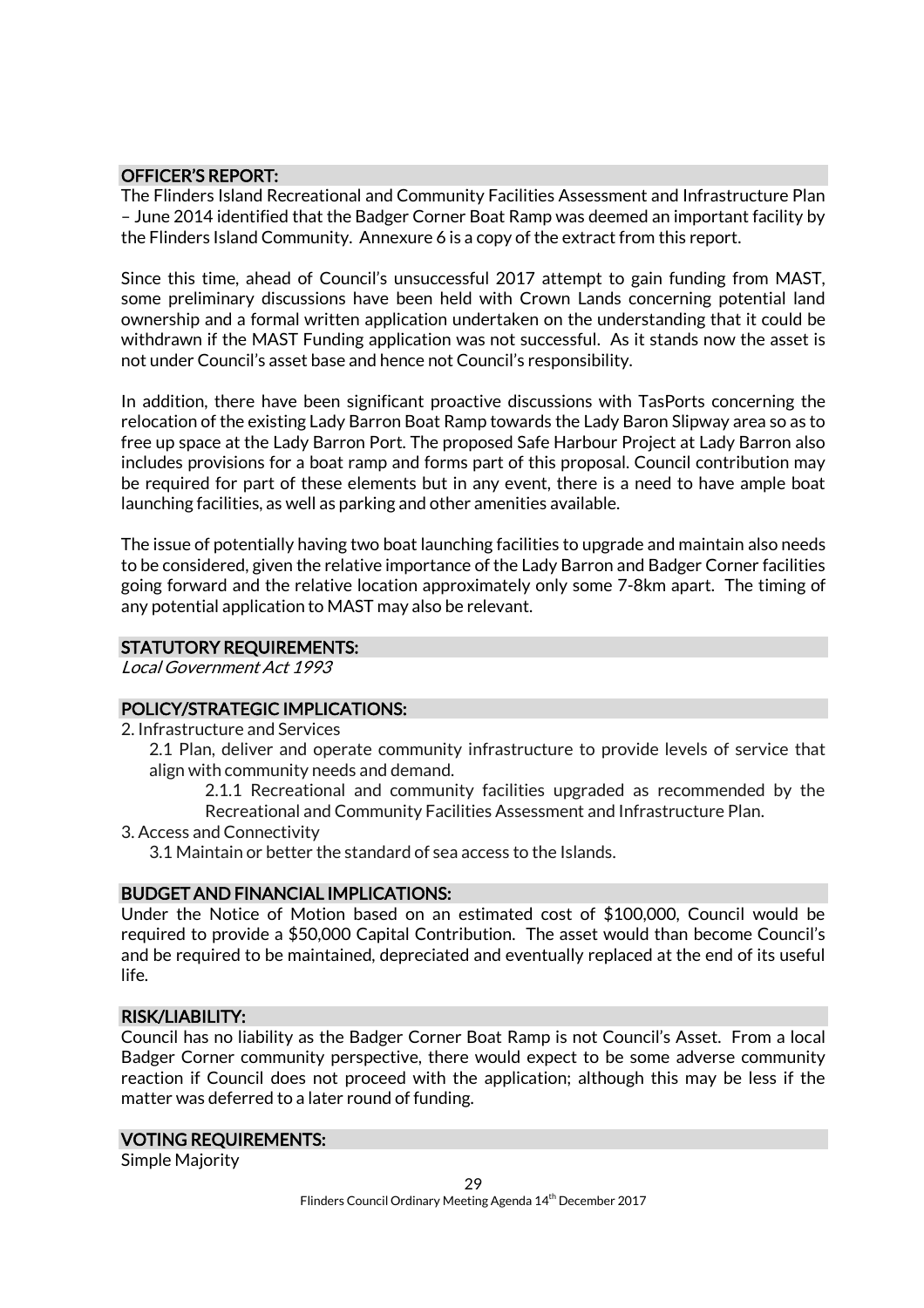# OFFICER'S RECOMMENDATION:

For Council decision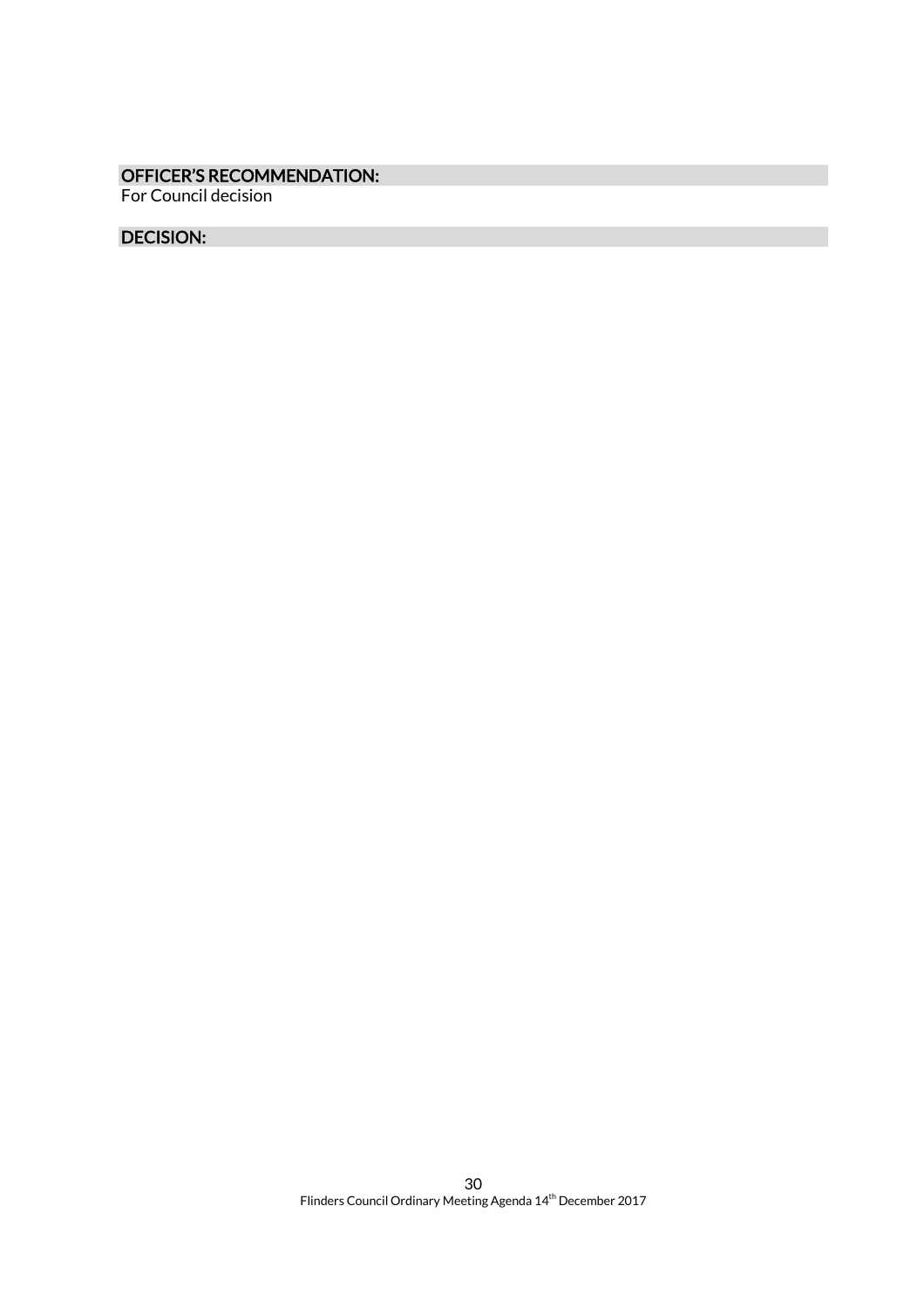# Item B2: Notice of Motion from Deputy Mayor Marc Cobham – Whitemark Community Gym Special Committee Recommendations

| <b>ACTION</b>            | <b>Decision</b>             |
|--------------------------|-----------------------------|
| <b>PROPONENT</b>         | Deputy Mayor, Marc Cobham   |
| <b>OFFICER</b>           | General Manager, Bill Boehm |
| <b>FILE REFERENCE</b>    | CDV/0701                    |
| <b>ASSOCIATED PAPERS</b> | Nil                         |

#### NOTICE OF MOTION:

That Council adopts the following recommendations put forward by the Whitemark Community Gym Special Committee of Flinders Council:

- 1. That a letter be written to the Secretary of Flinders Lions Club requesting that they nominate a representative to attend committee meetings when required.
- 2. That Council assumes responsibility for regular cleaning of the Whitemark Gym space and that Council purchases the necessary cleaning equipment and related supplies. The funding for these items to come out of general expenses.
- 3. That Council purchases two floor mounted "industrial" style fans for use in the warmer months.
- 4. That Council writes to the Secretary of Flinders Lions Club clarifying the current situation re their use of council funds via a successful Community Grant in 2017 and the proposed location of the funded air conditioner.
- 5. That Council purchases a Work Out Buddy "App Registration" for a trial period of 12months at a cost of approx. \$50.00 to assist members of both community gyms to find workout buddies.

#### COUNCILLOR'S REPORT:

The minutes of the inaugural meeting of the Whitemark Gym Special Committee of Council are included in this agenda and provide an update of what the committee is undertaking. The items mentioned in the Notice of Motion were voted on at this meeting and the Committee now seeks Council endorsement. Adoption of these few matters will assist in the future use and operation of the Whitemark Community Gym.

#### PREVIOUS COUNCIL CONSIDERATION:

Nil

#### OFFICER'S REPORT:

This follows the first meeting of the Whitemark Community Gym Special Subcommittee. The recommended actions are considered appropriate. Arrangements for a lease and purchase of equipment are in progress.

#### STATUTORY REQUIREMENTS:

Nil

# POLICY/STRATEGIC IMPLICATIONS:

5.0 Livability - Protect, improve and promote the safety, creativity, health and wellbeing of the Islands' communities.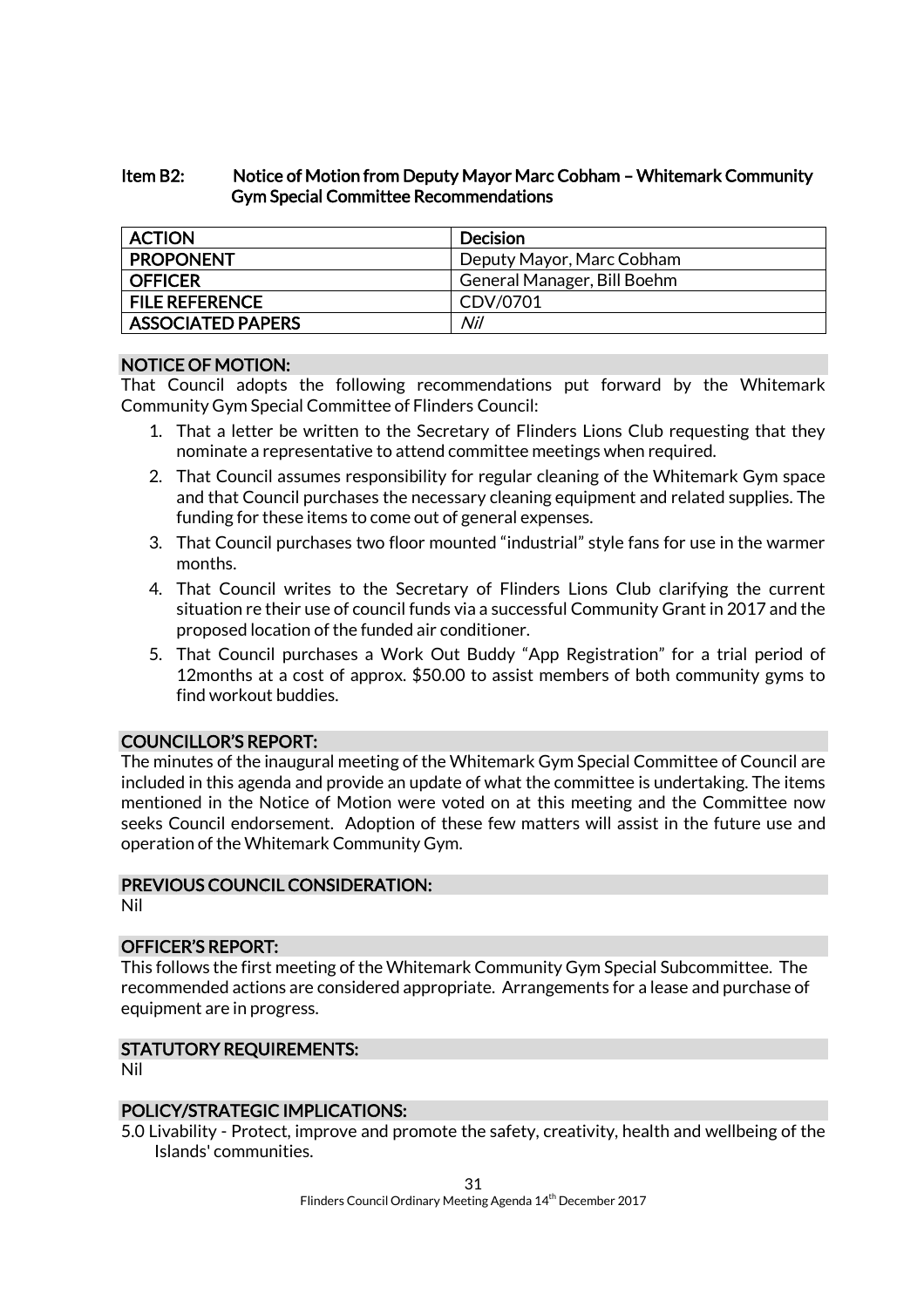- 5.1 Improve the health and wellbeing of the Island communities through leadership and coordination.
	- 5.1.2 Rural Primary Health Service program funding is administered for delivery of health services to the community.
		- 5.1.2.1 Facilitate and deliver the Rural Primary Health Service Program.

#### BUDGET AND FINANCIAL IMPLICATIONS:

As yet there has been no formal budget allocation to operate the Whitemark Community Gym as such, but in endorsing the establishment of the operation, a full operational budget was provided to Council. This aspect, formal budget allocation and cost centre, will be formally reviewed at the half yearly budget review.

#### RISK/LIABILITY:

Minimal. Council has already accepted operational responsibility and arranged appropriate insurance.

#### VOTING REQUIREMENTS:

Simple Majority

#### OFFICER'S RECOMMENDATION:

That the Notice of Motion be adopted as proposed.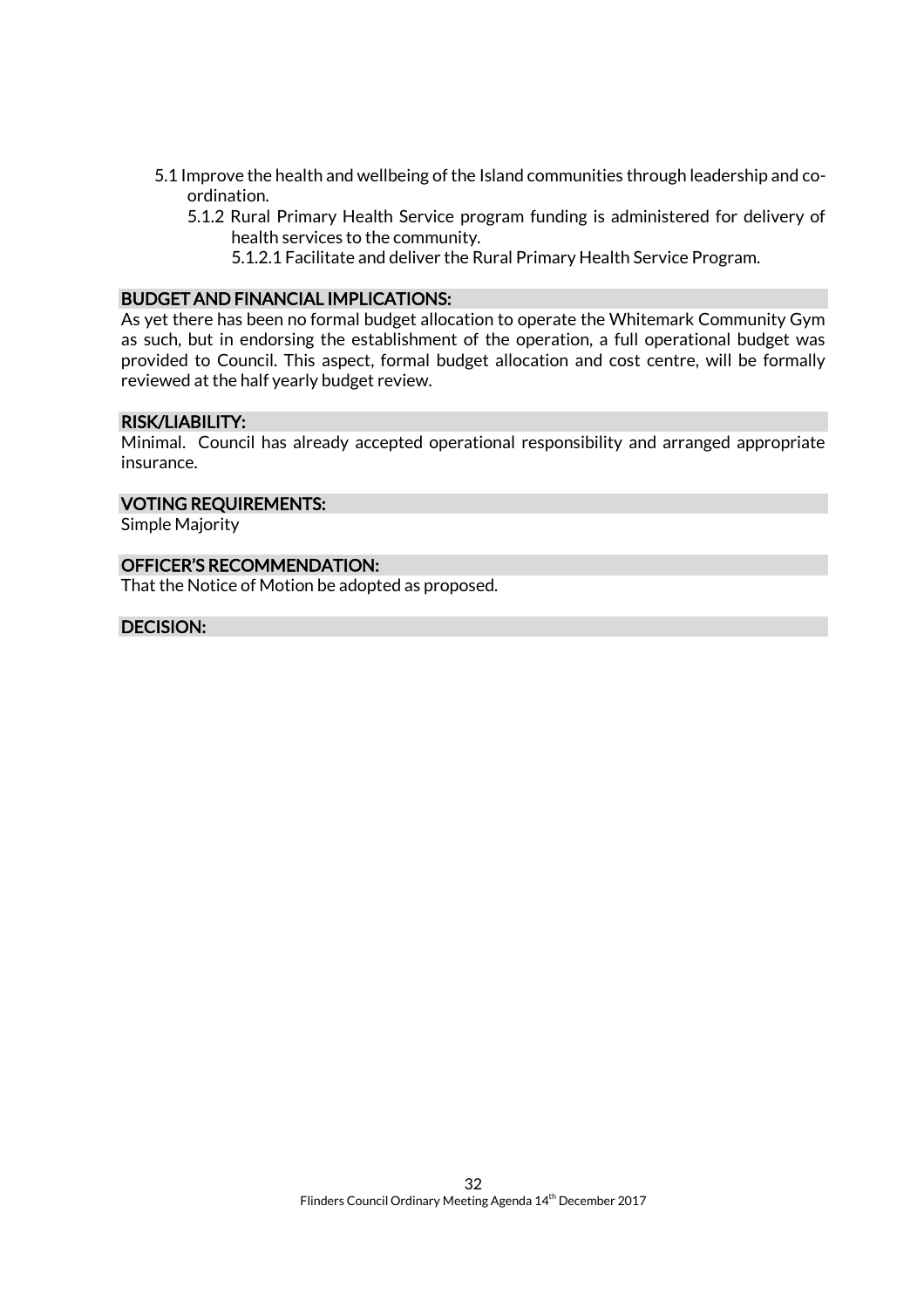#### C **GOVERNANCE**

| <b>ACTION</b>            | <b>Information</b>          |
|--------------------------|-----------------------------|
| <b>PROPONENT</b>         | Council Officer             |
| <b>OFFICER</b>           | Bill Boehm, General Manager |
| <b>FILE REFERENCE</b>    | COU/0600                    |
| <b>ASSOCIATED PAPERS</b> | Nil                         |

#### INTRODUCTION

The festive season associated with Christmas and the New Year's celebrations is soon to commence. In the past, Council has closed its offices over the period between Christmas and the New Year as only limited (if any) transactions occur. Staff are available if any emergency situations arise. This is a common practice for Tasmanian Councils.

This report provides a specific update for the 2017/18 Christmas to New Year Period.

#### PREVIOUS COUNCIL CONSIDERATION:

Annually

#### OFFICER'S REPORT:

Public holidays are scheduled on Monday 25<sup>th</sup> December (Christmas Day), Tuesdav 26<sup>th</sup> December 2017 (Boxing Day) and Monday 1<sup>st</sup> January 2018 (New Year's Day).

Council will close its offices for the Christmas and the New Year season from 22<sup>nd</sup> December 2017 to 1<sup>st</sup> January inclusive, reopening the office on  $2^{nd}$  January 2018. Staff members have expressed a desire to close the Friday before Christmas to allow for arrangements to be made prior to the holiday season. Arrangements are in place to ensure that appropriate leave and/or accrued rostered days off are taken for Friday 22<sup>nd</sup> December 2017.

The 2016-2019 Enterprise Bargaining Agreement provides the three work days between the Christmas and New Year public holidays as paid grace days to all ongoing and fixed-term employees that would normally attend on those days. Employees who may be required to attend to duties in this period will have an additional rostered day off or annual leave day added to their balance for each day worked.

Council Staff will, as always, ensure that sufficient visitor information material is available at selected business houses during this period.

#### VOTING REQUIREMENTS:

Simple Majority

#### OFFICER'S RECOMMENDATION:

That Council notes that the Council Offices will be closed from close of business 21<sup>st</sup> December 2017 and will reopen on the  $2<sup>nd</sup>$  January 2018.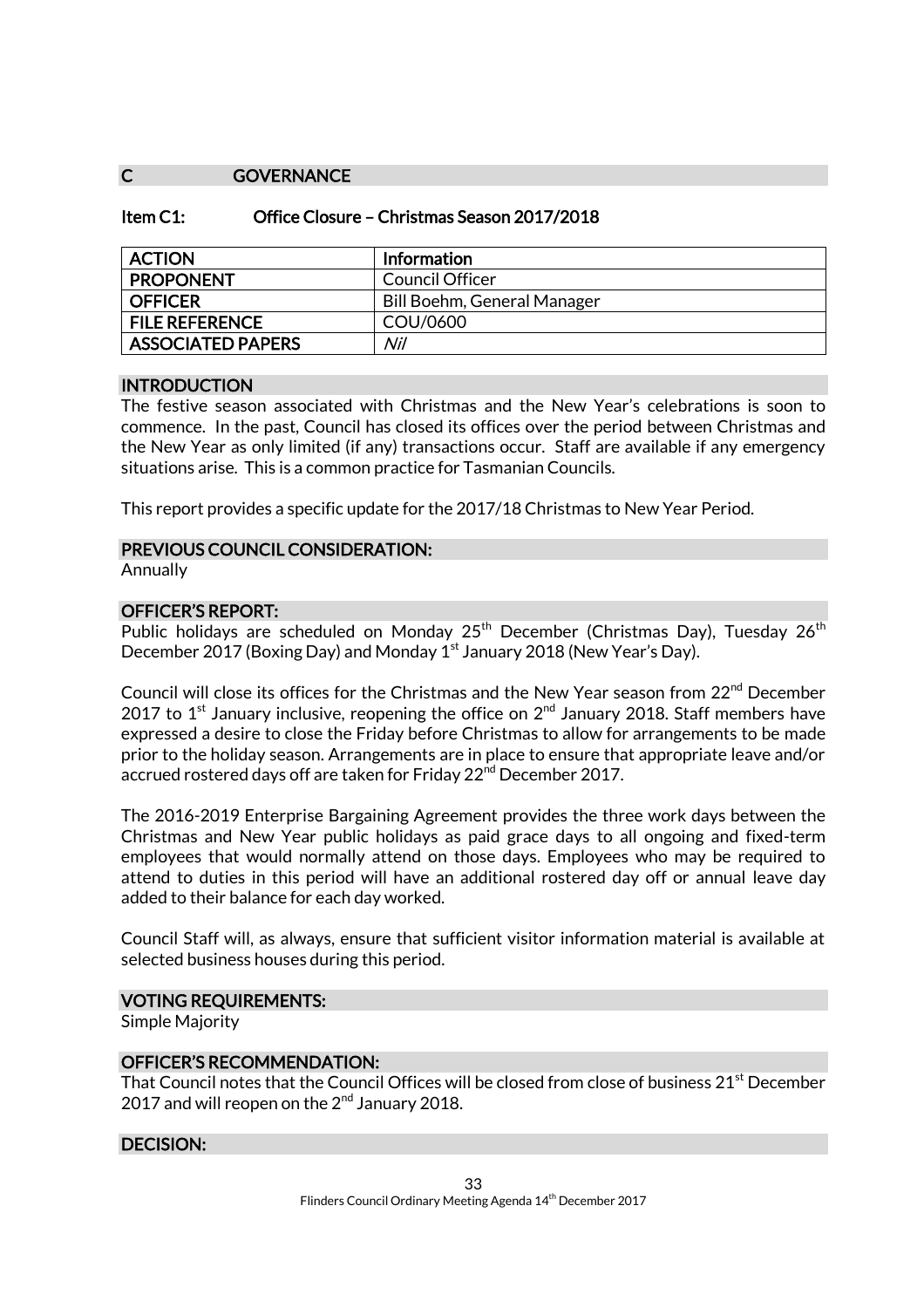#### Item C2: Exemption from Pecuniary Interest for Council Committee Members

| <b>ACTION</b>            | <b>Decision</b>             |
|--------------------------|-----------------------------|
| <b>PROPONENT</b>         | Council Officer             |
| <b>OFFICER</b>           | Bill Boehm, General Manager |
| <b>FILE REFERENCE</b>    | COU/0600                    |
| <b>ASSOCIATED PAPERS</b> | Nil                         |

#### INTRODUCTION:

Flinders Council currently has a number of special committees that were established to allow communication, discussion and community input into decision-making on specific areas or activities of community and Council importance.

Special Committees include community members who are often nominated for membership due to their expertise in an activity and their involvement in the activity could be perceived as a pecuniary interest. Under the Local Government Act 1993 councils are able to provide exemption for community committee members for a period of 12 months.

#### PREVIOUS COUNCIL CONSIDERATION:

| Council Workshop | $1st$ December 2016  |
|------------------|----------------------|
| 326.12.2016      | $15th$ December 2016 |

#### OFFICER'S REPORT:

The membership of all Special Committees also includes community members who are often nominated for membership due to their expertise in a business, community group or activity specifically related to the Special Committee. Under the *Local Government Act 1993*, this expertise could be perceived as a potential pecuniary interest in which case the committee member would not be entitled to vote on matters being dealt with by the committee.

Section 52(3) of Part 5 of the *Local Government Act 1993* enables a council to exempt community members who are Special Committee members from pecuniary interest for a period of 12 months if the community member has a potential pecuniary interest in a matter only because of being appointed as a member due to expertise arising from direct involvement in an activity that gives rise to that potential pecuniary interest.

Providing community members on Special Committees with exemption from pecuniary interest supports their right to vote on matters being dealt with that might otherwise appear as though an interest should be declared.

Council resolved to grant exemption from pecuniary interest for Special Committee community members for a period of 12 months at the December 2016 Council Meeting and it is again time to consider this matter.

#### STATUTORY REQUIREMENT:

Local Government Act 1993

# POLICY/STRATEGIC IMPLICATIONS:

4. Strategic, Efficient and Effective Organisation - Responding to risks and opportunities.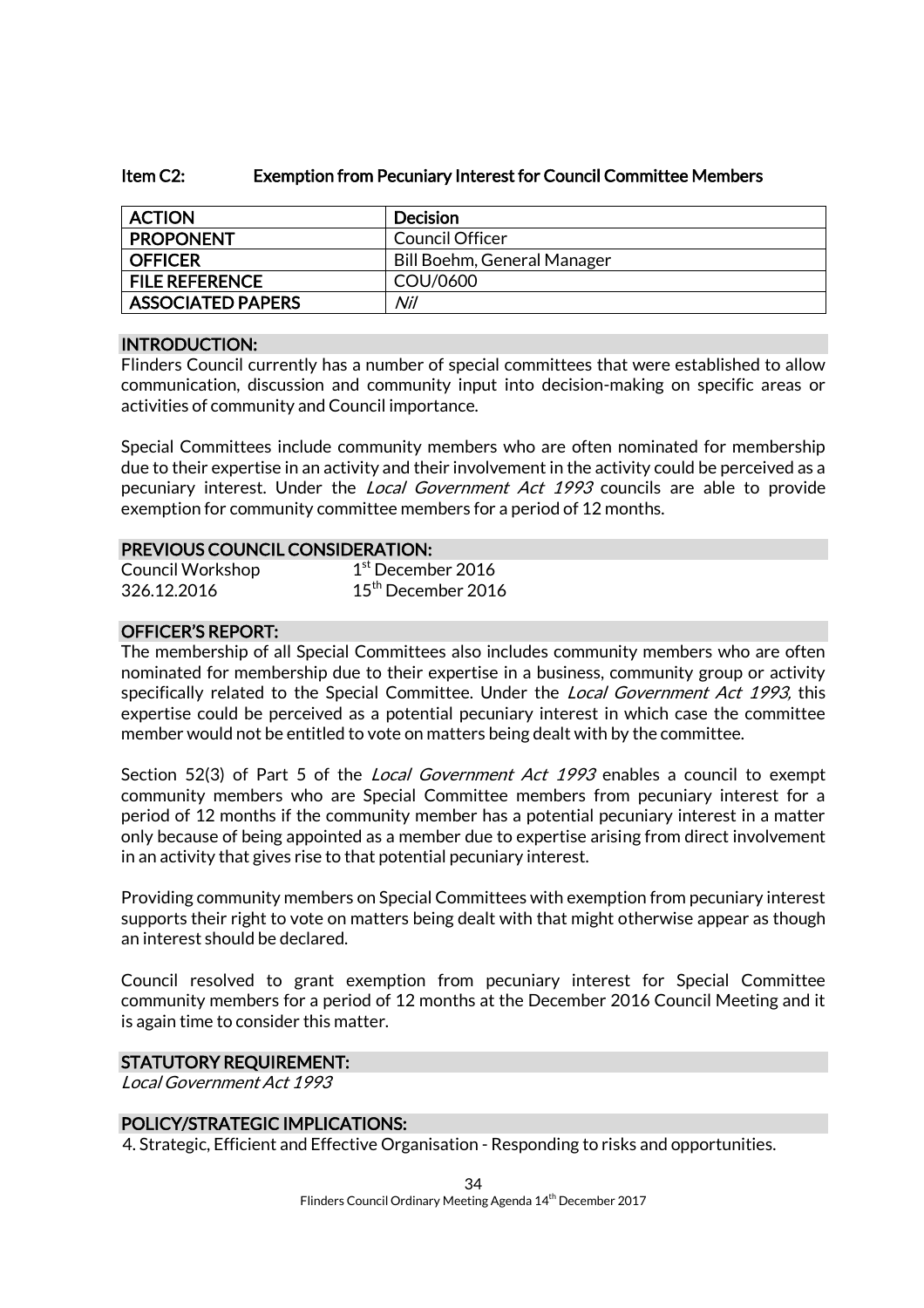# BUDGET AND FINANCIAL IMPLICATIONS:

Nil

#### RISK/LIABILITY:

Nil

#### VOTING REQUIREMENTS:

Absolute Majority

### OFFICER'S RECOMMENDATION:

- 1. That Council agrees to grant exemption from pecuniary interest to the community members appointed to all of its Special Committees for a period of 12 months.
- 2. That Council again considers the pecuniary interest of community members on its Special Committees at the December 2018 Ordinary Meeting of Council.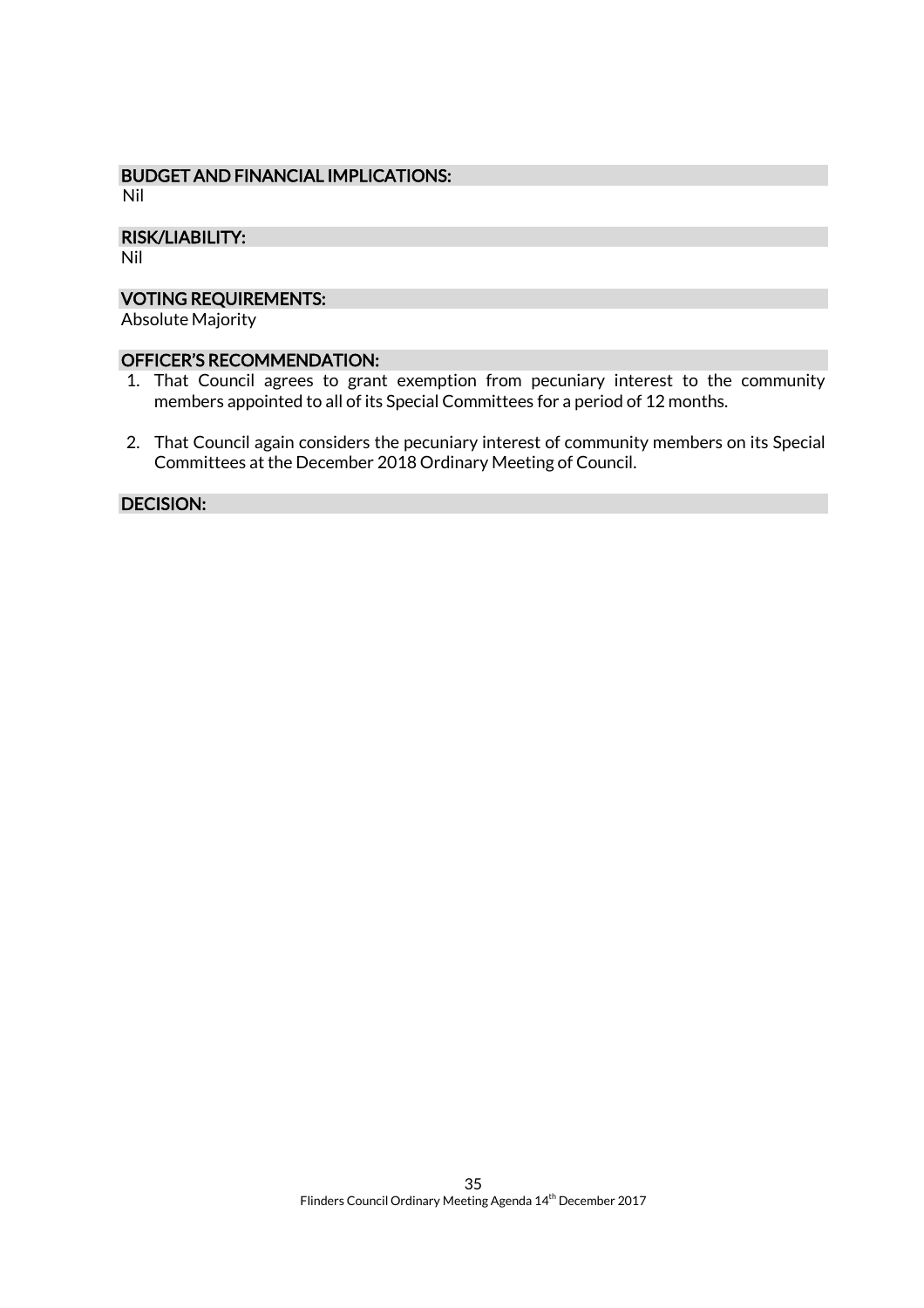## Item C3: Flying of Flags at Council Property Policy

| <b>ACTION</b>            | <b>Decision</b>                  |
|--------------------------|----------------------------------|
| <b>PROPONENT</b>         | Council Officer                  |
| <b>OFFICER</b>           | Bill Boehm, General Manager      |
| <b>FILE REFERENCE</b>    | CUL/0102                         |
| <b>ASSOCIATED PAPERS</b> | Annexure 7: Ratepayer submission |

# INTRODUCTION:

Council's Policy Manual is an important document of Council as it provides direction to Staff, Management and Councillors. Many of the policies are required by, or relate to, legislation and in most instances help manage Council's exposure to risk.

# PREVIOUS COUNCIL CONSIDERATION:

| 225.09.96               |  |
|-------------------------|--|
| 301.12.01               |  |
| 368.11.10               |  |
| 181.06.2011             |  |
| <b>Council Workshop</b> |  |
| 254.10.2017             |  |

10<sup>th</sup> September 1996  $13<sup>th</sup>$  December 2001  $18<sup>th</sup>$  November 2010  $16^{\text{th}}$  June 2011 28<sup>th</sup> September 2017 12<sup>th</sup> October 2017

# OFFICER'S REPORT:

Council has a policy that states that policies should be reviewed at least every four (4) years by the then elected members.

Council has two flag poles located at the Council Office which fly the Australian and Aboriginal flags during office hours. Following enquiries regarding the flying of flags on the day of local funerals, it came to the attention of staff that the Flying of Flags at Council Property Policy did not include a definitive recommended course of action in this event.

The Flying of Flags at Council Property Policy has therefore been reviewed to address this element. In doing so it was found that when flying flags generally, all appropriate protocols are to be followed. Council's existing policy was silent in this regard.

A review of the Department of the Prime Minister and Cabinet's booklet 'Australian flags – Part 2: The protocols for the appropriate use and the flying of the flag' was undertaken. It is well understood that the Australian Flag can only be flown in accordance with these protocols with limited discretion. In the case of a death in the community some discretion is however afforded to Council as stated in the booklet:

"Flags in any locality may be flown at half-mast on the death of a local citizen or on the day, or part of the day, of their funeral. "

The policy has been updated to reflect this aspect with the preferred stance of flying the flags outside the council office building at half-mast on the day of a funeral of a resident.

This policy was tabled at the  $12<sup>th</sup>$  October Ordinary Meeting of Council and one submission (Annexure 7) has subsequently been received. In essence, it seeks clarification that the wishes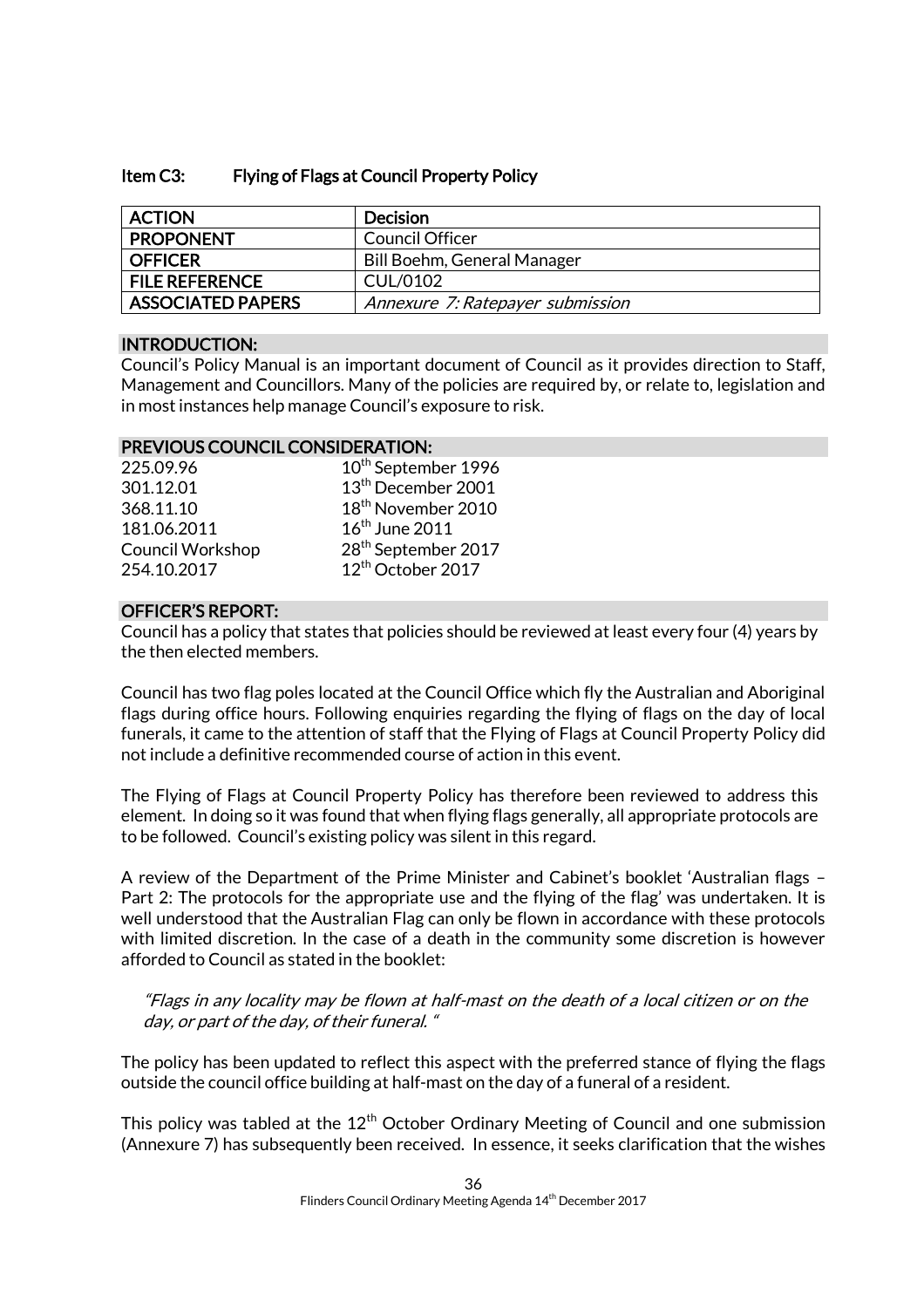of the family of the deceased person as regarding flying of the flag at half-mast are taken into consideration.

This submission needs to be considered and a decision taken to either amend or not amend this policy.

#### STATUTORY REQUIREMENT:

Local Government Act 1993

# POLICY/STRATEGIC IMPLICATIONS:

4. Strategic, Efficient and Effective Organisation - Responding to risks and opportunities.

4.3 Ensure Council meets its statutory obligations and manages corporate and community risk.

4.3.9 Maintain Council's Policy Manual and Instrument of Delegation.

#### RISK/LIABILITY:

Adoption of this policy and ensuring that Management, Staff and Councillors are aware of and follow this policy will help to reduce Council's exposure to risk in this area.

#### VOTING REQUIREMENTS:

Simple Majority

#### OFFICER'S RECOMMENDATION:

Council's decision to adopt the Flying of Flags at Council Property Policy or amend in light of the one submission received.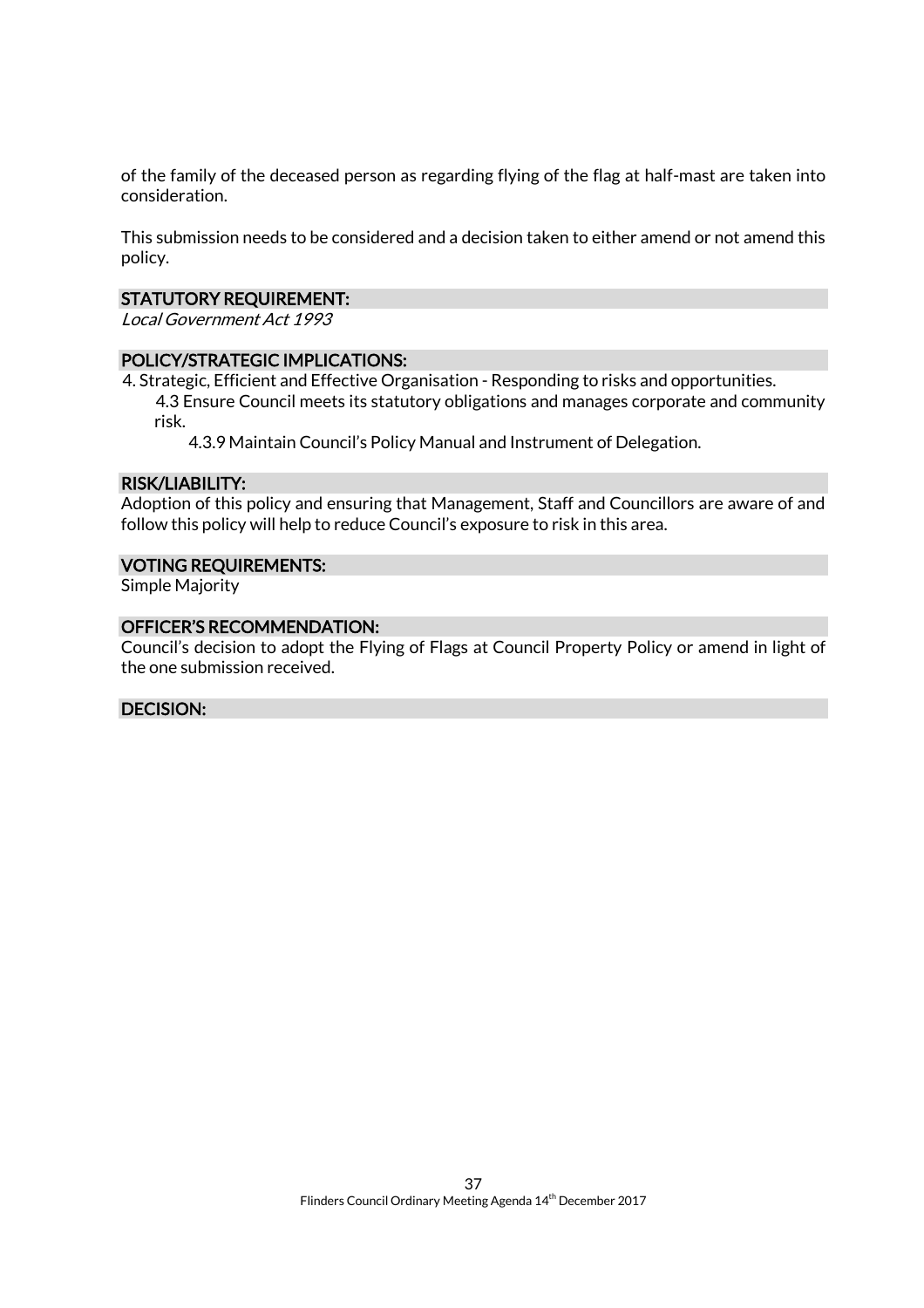#### Item C4: Investment Portfolio Report as at 15 November 2017

| <b>ACTION</b>            | Information                                          |
|--------------------------|------------------------------------------------------|
| <b>PROPONENT</b>         | <b>Council Officer</b>                               |
| <b>OFFICER</b>           | General Manager, Bill Boehm                          |
| <b>FILE REFERENCE</b>    | FIN/0100                                             |
| <b>ASSOCIATED PAPERS</b> | Annexure 8: Investment Summary 30 September 2017 and |
|                          | Managed Investment Portfolio 15 November 2017        |

#### INTRODUCTION:

Presented to Council is the Investment Summary Report for the period commencing 1 July 2017 ending 1 September 2017 and a summary of Managed Investments as at 15 November 2017.

#### PREVIOUS COUNCIL CONSIDERATION:

Council considers the Investment Portfolio Report on a quarterly basis.

#### OFFICER'S REPORT:

The attached summary is consistent with previous reports, however, it is considered that further information be obtained with a view to exploring what other information the Council may wish to see apply in the future moving forward.

#### STATUTORY REQUIREMENT:

Local Government Act 1993

#### POLICY/STRATEGIC IMPLICATIONS:

4.0 Strategic, Efficient and Effective Organisation - Responding to risks and opportunities. 4.3 Ensure Council meets its statutory obligations and manages corporate and community risk.

#### BUDGET AND FINANCIAL IMPLICATIONS:

Annual Plan – all areas.

#### RISK/LIABILITY:

No foreseen risks or legal obligations identified as a result of the Investment.

#### VOTING REQUIREMENTS:

Simple Majority

#### OFFICER'S RECOMMENDATION:

That the Investment Summary Report for the period commencing 1 July 2017 ending 1 September 2017 and a summary of Managed Investments as at 15 November 2017 be received and accepted.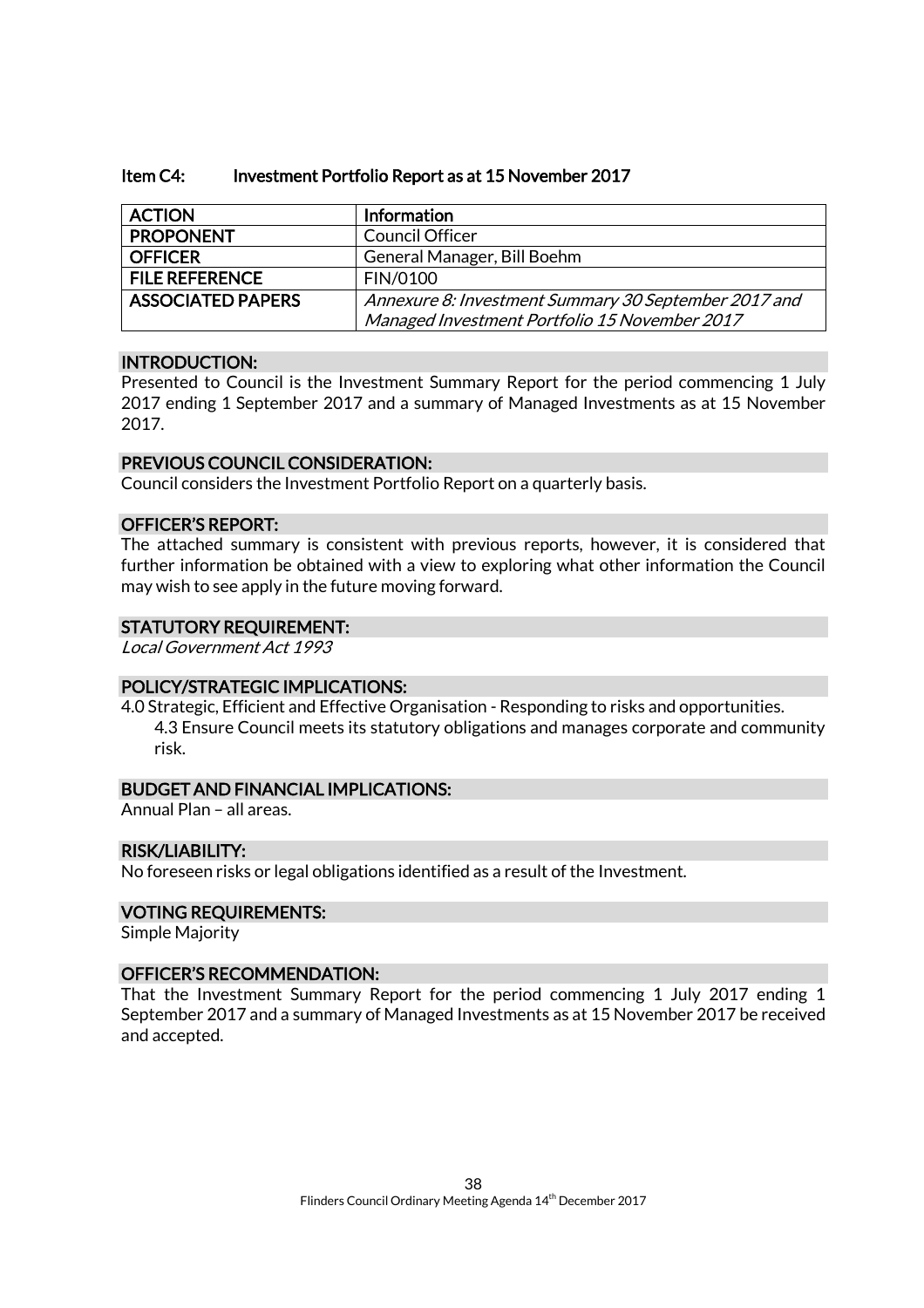| <b>ACTION</b>            | <b>Decision</b>             |
|--------------------------|-----------------------------|
| <b>PROPONENT</b>         | Council Officer             |
| <b>OFFICER</b>           | General Manager, Bill Boehm |
| <b>FILE REFERENCE</b>    | COM/0402                    |
| <b>ASSOCIATED PAPERS</b> | Nil                         |

#### Item C5: Building Better Regions Fund Submission - Flinders Safe Harbour Marine Facility

#### INTRODUCTION:

The construction of a Marine Access and Safe Harbour at Lady Barron is a major maritime safety issue for Eastern Australia and Tasmania but also leads to a major economic development opportunity for Flinders Council.

Council has previously identified the construction of the project as its highest ranked Priority Project for 2017 and has resolved that potential grant opportunities should be sought and to commence concept planning and regulatory requirements so as to gain project ready status.

The Australian Government has recently announced the latest funding under the Building Better Regions Program. This report formally outlines the scope and recommends that an application be submitted.

#### PREVIOUS COUNCIL CONSIDERATION:

| 57.02.2011              | 17 <sup>th</sup> February 2011  |
|-------------------------|---------------------------------|
| 120.04.2011             | 21st April 2011                 |
| 128.04.2011             | 21st April 2011 Closed Council  |
| 598.07.2013             | 18 <sup>th</sup> July 2013      |
| <b>Council Workshop</b> | $6th$ July 2017                 |
| <b>Council Workshop</b> | 31 <sup>st</sup> August 2017    |
| 232.09.2017             | 21 <sup>st</sup> September 2017 |

#### OFFICER'S REPORT:

The Australian Government has announced the latest funding under the Building Better Regions Program with applications closing 19<sup>th</sup> December 2017. It is anticipated that successful projects will be announced in the first quarter of 2018. Works for successful projects cannot commence until  $1^{\rm st}$  July 2018.

There is great momentum locally for what is Council's No.1 Priority Project. Council and others have been lobbying the Commonwealth Government with positive verbal support thus far received. The Treasurer has also been approached and it seems a strong possibility that some financial contribution will be provided by the State towards a Building Better Regions Project application. The Northern Region Development Corporation has also incorporated this project as one of only four projects that they consider of significance regionally.

In these circumstances, it seems essential that Council proceed with an application. The case is very strong, as is the support, although competition will be significant with no guarantee of success.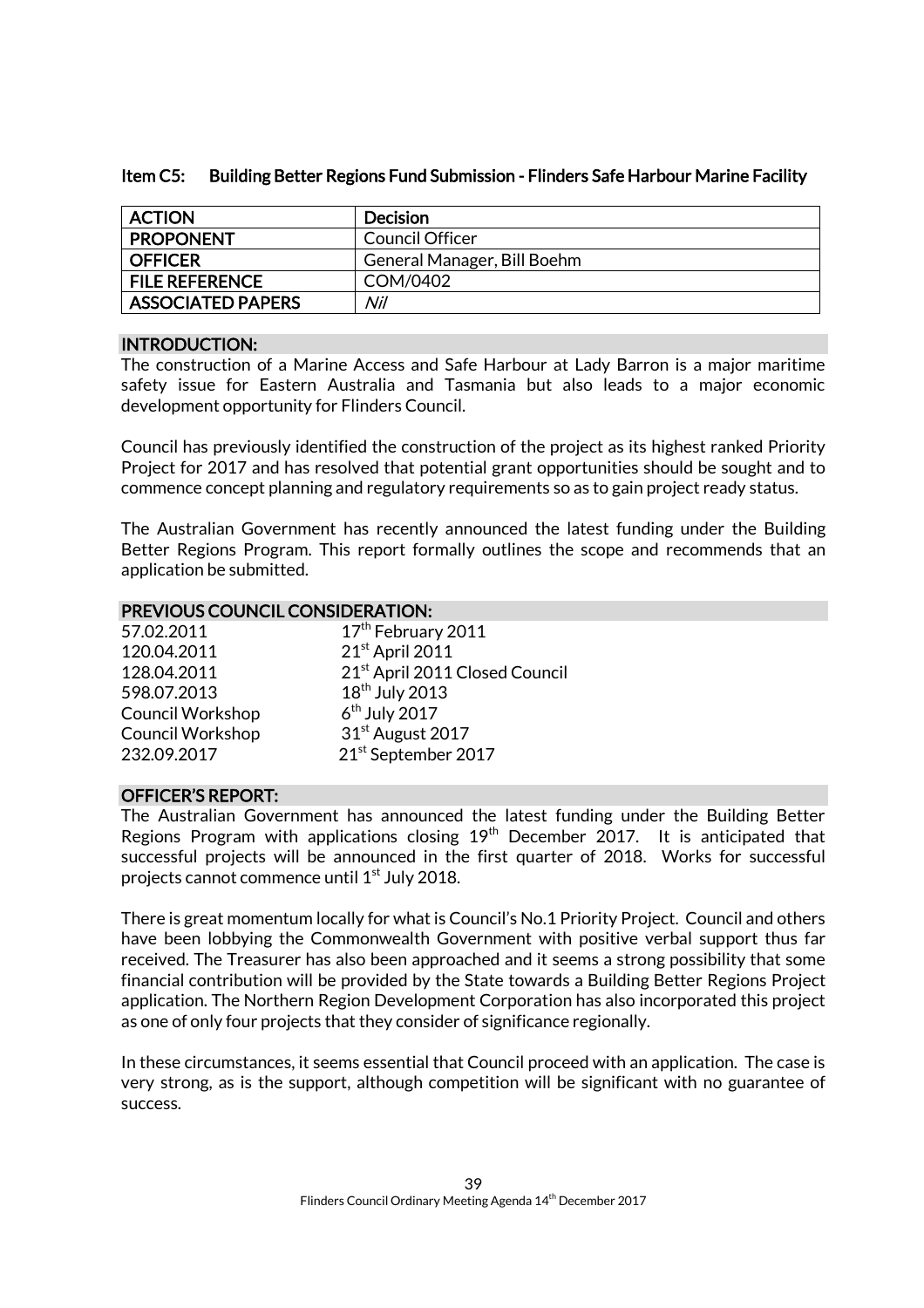The Australian Government classifies Flinders Island as a very remote location meaning that there is a maximum 3:1 funding allocation applicable but based on a rounded up \$5 million development cost, the local (Council / State/ Others) 25% contribution required is \$1.25million.

At the time of preparing this report updated costings have yet to be finalised. Given the potential funding available it is considered prudent that application for all project elements be submitted at this time and namely Engineering Design Contracts & Site Establishment, Rock Breakwater Construction, Marina Construction, Boat Ramp & Jetty, Slipway Upgrade and Access / Car Parking/ Toilets & Showers.

The independent cost benefit analysis undertaken by Burbury Consulting indicated that

- Over a 20-year period the Economic Rate of Return is 13.86%;
- Net Present Value of Benefits is \$8.53m; Net Present Value of Costs \$4.96m; Net Present Value is \$3.57m; Benefit Cost Ratio is 1.72; and
- The Economic Cost Penalty to the Flinders Island / Tasmanian Economy of the project NOT proceeding is \$8.53m at Year 1 rising to \$10.03m after 4 Years!

On this basis, a submission for Building Better Regions Funding for this project should be submitted.

# STATUTORY REQUIREMENT:

Local Government Act 1993

## POLICY/STRATEGIC IMPLICATIONS:

- 3. Access and Connectivity
	- 3.1 Maintain or better the standard of sea access to the Islands.

3.1.2 Economic viability of developing an all-weather recreational and leisure vessel harbour investigated.

#### BUDGET AND FINANCIAL IMPLICATIONS:

Based on a rounded up \$5 million development cost, the local (Council / State/ Others) 25% contribution required is \$1.25million. Once the amount of (State /Other) contribution is known the balance will need to come from Council's resources.

Any formal Council allocation will only be required if Council is successful, in which case it will need to be incorporated into the 2018/19 Budget. It would be more likely that external investment opportunities can be realised if the Council is successful in obtaining the grant; in which case, this amount could potentially reduce Council's own source contribution.

As with all capital projects there will be long term financial implications which will need to be addressed. Unlike other asset projects however, this project is predicted to have a future positive revenue stream that should mean that the costs to operate Council's operations will not increase, being as the project will be revenue positive.

#### RISK/LIABILITY:

There is currently a major safety issue for boats traversing the area due to a lack of a safe harbour between mainland Australia and Tasmania. Whilst this is not the responsibility of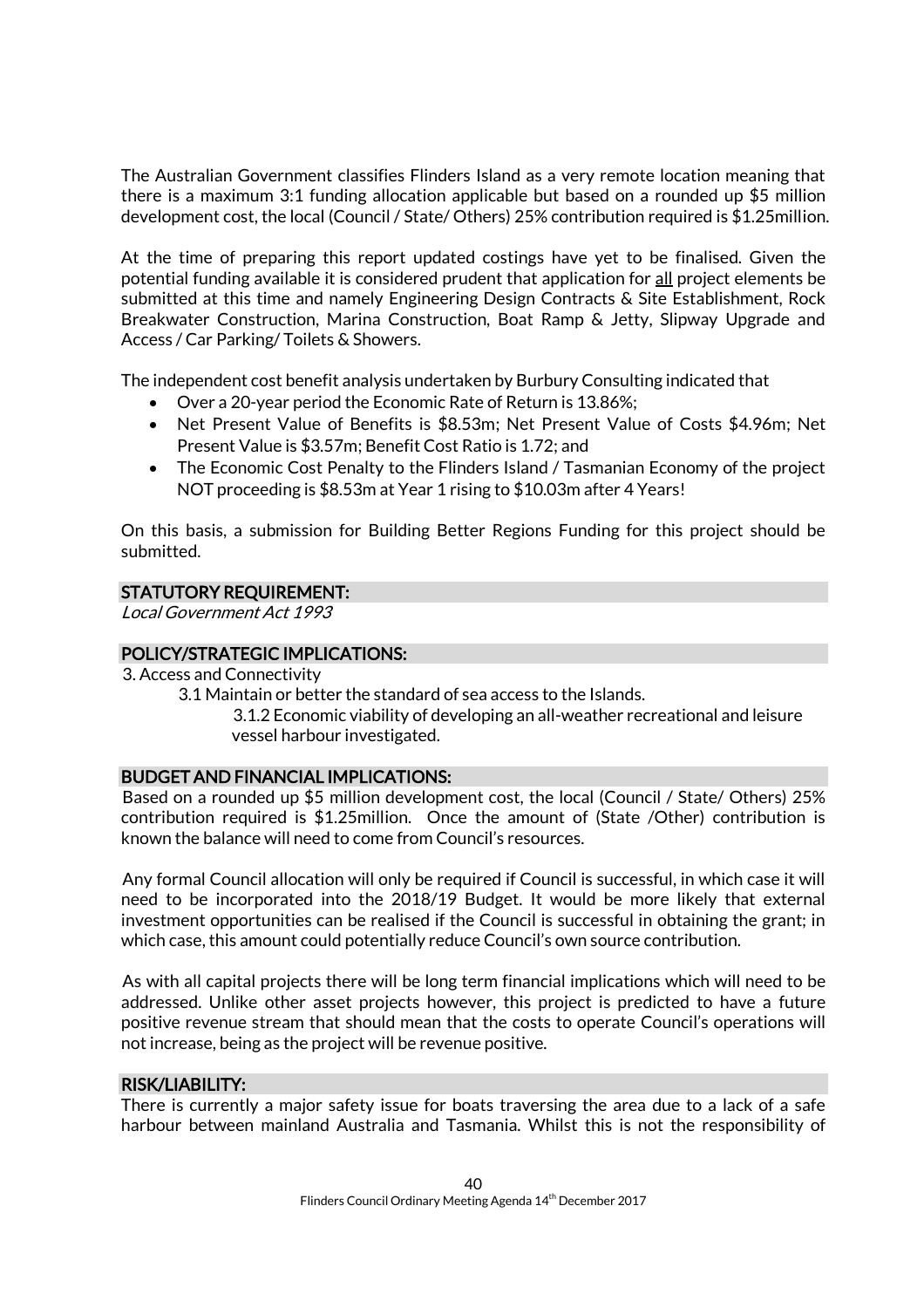Council per say, never-the-less, for this aspect to be improved it is essential that Council takes a lead role as we have potentially the best site available.

The project also has the potential to be a major tourism and economic drawcard to visitation and is supported by Flinders Island Tourism and Business Incorporated. It is one of those rare projects that fulfills Federal and State Government aims as key drivers but will not otherwise eventuate without positive affirmative action by Council.

The reputational risk and potential missed economic development growth opportunities if there is no concerted attempt to facilitate the project are significant, especially at this time given the level of apparent positive community and political support.

#### VOTING REQUIREMENTS:

Simple Majority

#### OFFICER'S RECOMMENDATION:

That Council, in accordance with Councils previous resolution 232.09.2017,

- 1. Submits an application for funding under the Australian Governments Building Better Regions Program for the construction of a Safe Harbour and Marine Access facility at Lady Barron as outlined in the Flinders Council - Marine Access and Safe Harbour Study prepared by Burbury Consulting; and, if successful,
- 2. Incorporates the required project and financial allocations into the 2018/19 Council Budget.